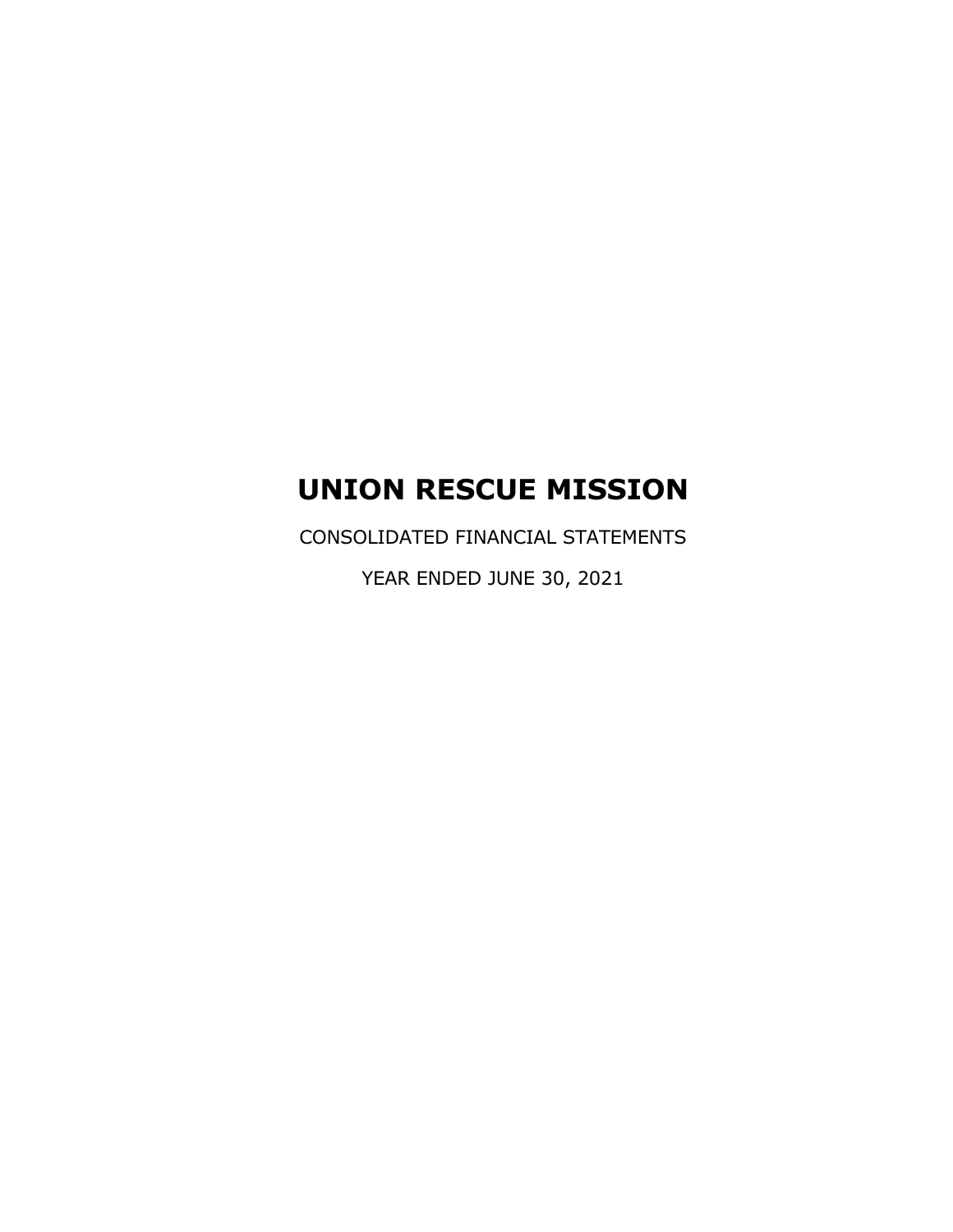# CONSOLIDATED FINANCIAL STATEMENTS

# YEAR ENDED JUNE 30, 2021

# **CONTENTS**

| Page                                            |
|-------------------------------------------------|
|                                                 |
|                                                 |
|                                                 |
| Consolidated Statement of Functional Expenses 5 |
|                                                 |
|                                                 |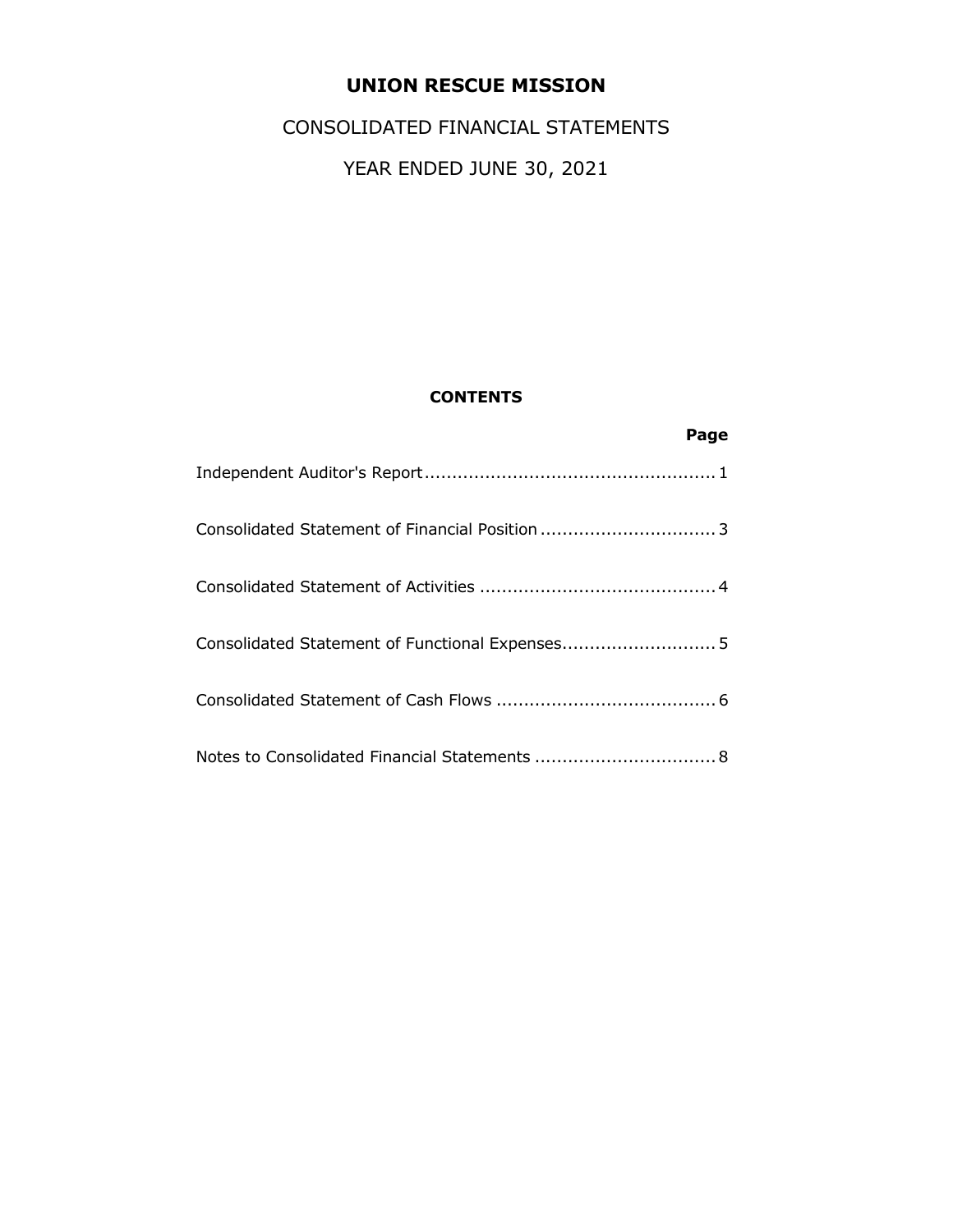

**AUDIT AND ASSURANCE** 

## **INDEPENDENT AUDITOR'S REPORT**

To the Board of Directors Union Rescue Mission

#### **Report on the Consolidated Financial Statements**

We have audited the accompanying consolidated financial statements of Union Rescue Mission and Union Rescue Mission Support Corporation (collectively, the Mission), which comprise the consolidated statement of financial position as of June 30, 2021, and the related consolidated statements of activities, functional expenses and cash flows for the year then ended, and the related notes to the consolidated financial statements.

#### **Management's Responsibility for the Consolidated Financial Statements**

Management is responsible for the preparation and fair presentation of these consolidated financial statements in accordance with accounting principles generally accepted in the United States of America; this includes the design, implementation, and maintenance of internal control relevant to the preparation and fair presentation of consolidated financial statements that are free from material misstatement, whether due to fraud or error.

#### **Auditor's Responsibility**

Our responsibility is to express an opinion on these consolidated financial statements based on our audit. We conducted our audit in accordance with auditing standards generally accepted in the United States of America. Those standards require that we plan and perform the audit to obtain reasonable assurance about whether the consolidated financial statements are free from material misstatement.

An audit involves performing procedures to obtain audit evidence about the amounts and disclosures in the consolidated financial statements. The procedures selected depend on the auditor's judgment, including the assessment of the risks of material misstatement of the consolidated financial statements, whether due to fraud or error. In making those risk assessments, the auditor considers internal control relevant to the entity's preparation and fair presentation of the consolidated financial statements in order to design audit procedures that are appropriate in the circumstances, but not for the purpose of expressing an opinion on the effectiveness of the entity's internal control. Accordingly, we express no such opinion. An audit also includes evaluating the appropriateness of accounting policies used and the reasonableness of significant accounting estimates made by management, as well as evaluating the overall presentation of the consolidated financial statements.

We believe that the audit evidence we have obtained is sufficient and appropriate to provide a basis for our audit opinion.

#### **Opinion**

In our opinion, the consolidated financial statements referred to above present fairly, in all material respects, the consolidated financial position of the Mission as of June 30, 2021 and the changes in its net assets and its cash flows for the year then ended in accordance with accounting principles generally accepted in the United States of America.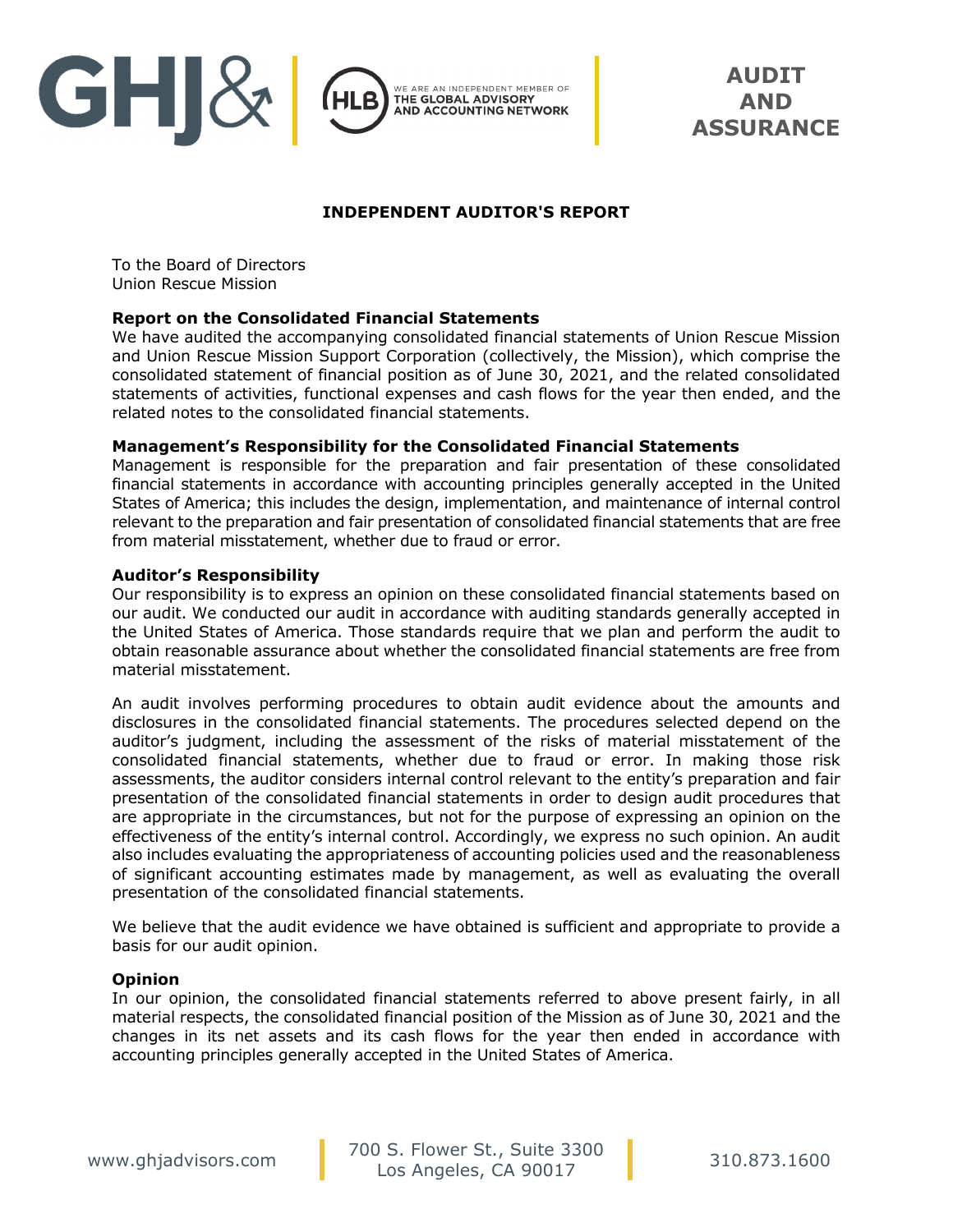To the Board of Directors Union Rescue Mission

#### **Report on Summarized Comparative Information**

We have previously audited the Mission's 2020 consolidated financial statements, and we expressed an unmodified audit opinion on those audited consolidated financial statements in our report dated January 20, 2021. In our opinion, the summarized comparative information presented herein as of and for the year ended June 30, 2020, is consistent, in all material respects, with the audited consolidated financial statements from which it has been derived.

*Green Hasson & Janks LLP* 

January 28, 2022 Los Angeles, California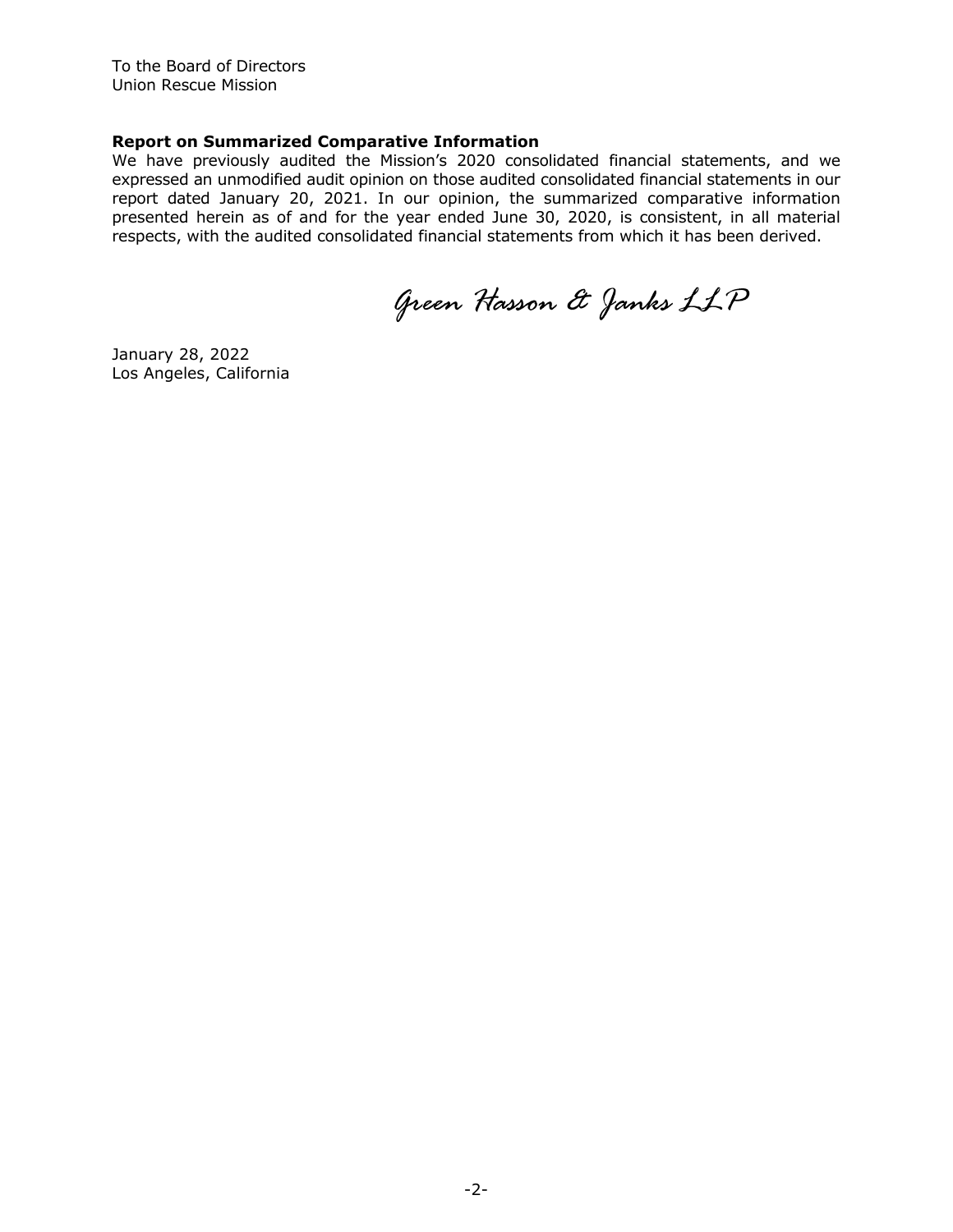# CONSOLIDATED STATEMENT OF FINANCIAL POSITION June 30, 2021 With Comparative Totals at June 30, 2020

| <b>ASSETS</b>                                                                                                                                                                                                                                                                                                                                                                           | 2021                                                                                                                                                  | 2020                                                                                                                                                 |
|-----------------------------------------------------------------------------------------------------------------------------------------------------------------------------------------------------------------------------------------------------------------------------------------------------------------------------------------------------------------------------------------|-------------------------------------------------------------------------------------------------------------------------------------------------------|------------------------------------------------------------------------------------------------------------------------------------------------------|
| Cash and Cash Equivalents<br><b>Restricted Cash</b><br>Investments<br>Accounts and Other Receivables<br><b>Bequests Receivable</b><br>Pledges Receivable, Net<br>Inventory<br>Prepaid Expenses and Other Assets<br>Beneficial Interest in Charitable Remainder Trusts<br>Beneficial Interest in Perpetual Trust<br>Note Receivable, Related Party<br>Land, Buildings and Equipment, Net | \$<br>20,454,000<br>1,086,000<br>3,830,000<br>104,000<br>12,000<br>11,616,000<br>330,000<br>447,000<br>240,000<br>150,000<br>17,892,000<br>43,631,000 | \$<br>26,080,000<br>1,304,000<br>3,697,000<br>33,000<br>14,000<br>11,896,000<br>270,000<br>289,000<br>365,000<br>150,000<br>17,892,000<br>29,940,000 |
| <b>TOTAL ASSETS</b>                                                                                                                                                                                                                                                                                                                                                                     | 99,792,000                                                                                                                                            | \$<br>91,930,000                                                                                                                                     |
| <b>LIABILITIES AND NET ASSETS</b><br><b>LIABILITIES:</b><br>Accounts Payable and Accrued Expenses<br>Notes Payable, Net<br>Deferred Revenue<br><b>Annuities Payable</b>                                                                                                                                                                                                                 | \$<br>4,946,000<br>27,244,000<br>89,000<br>113,000                                                                                                    | \$<br>2,374,000<br>28,335,000<br>117,000                                                                                                             |
| <b>TOTAL LIABILITIES</b>                                                                                                                                                                                                                                                                                                                                                                | 32,392,000                                                                                                                                            | 30,826,000                                                                                                                                           |
| <b>NET ASSETS:</b><br><b>Without Donor Restrictions</b><br><b>With Donor Restrictions</b>                                                                                                                                                                                                                                                                                               | 38,527,000<br>28,873,000                                                                                                                              | 32,074,000<br>29,030,000                                                                                                                             |
| <b>TOTAL NET ASSETS</b>                                                                                                                                                                                                                                                                                                                                                                 | 67,400,000                                                                                                                                            | 61,104,000                                                                                                                                           |
| <b>TOTAL LIABILITIES AND NET ASSETS</b>                                                                                                                                                                                                                                                                                                                                                 | \$<br>99,792,000                                                                                                                                      | \$<br>91,930,000                                                                                                                                     |

The Accompanying Notes are an Integral Part of These Consolidated Financial Statements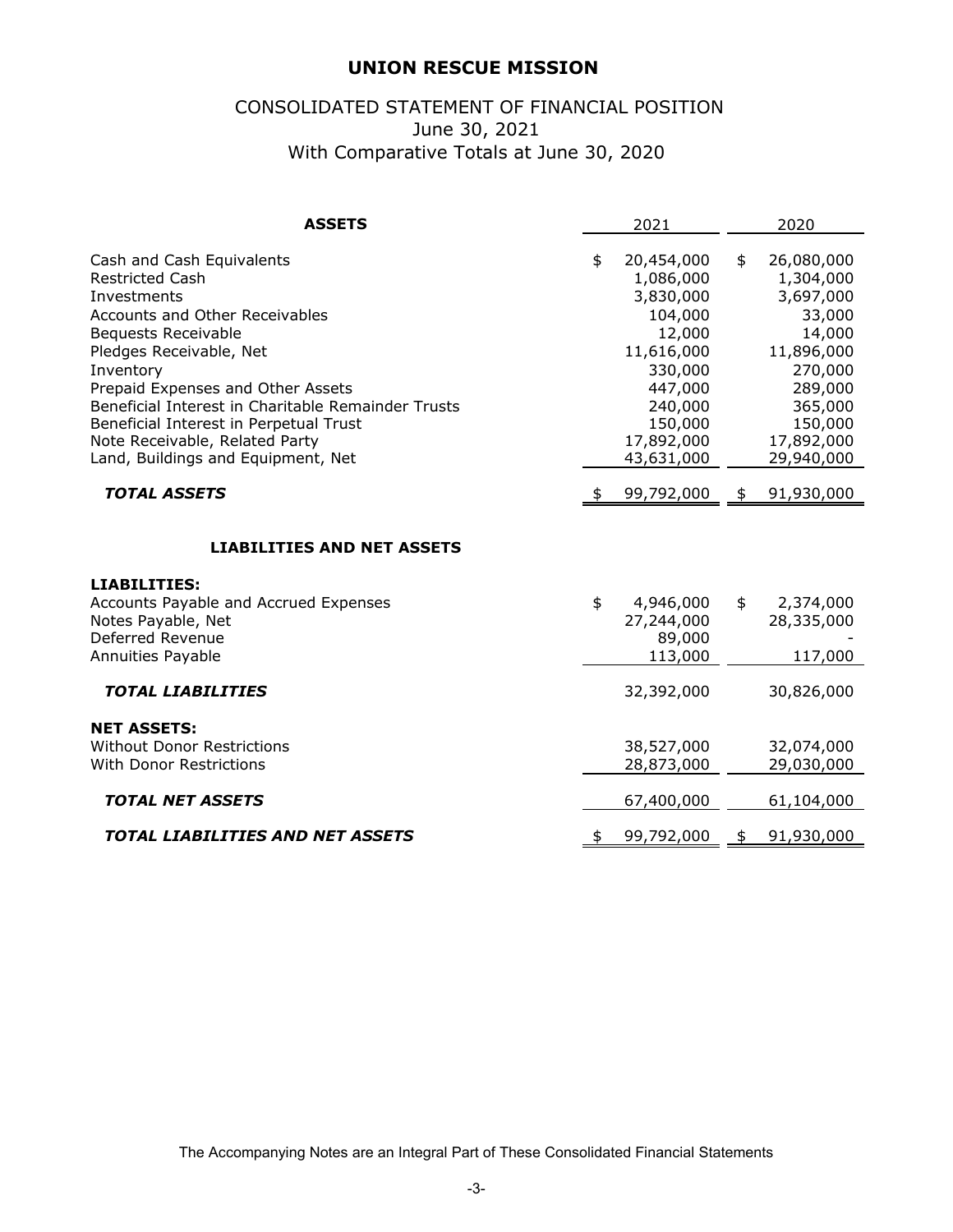## CONSOLIDATED STATEMENT OF ACTIVITIES Year Ended June 30, 2021 With Summarized Totals for the Year Ended June 30, 2020

|                                                                                                                                                           | <b>Without Donor</b>                        | <b>With Donor</b> |                                             | 2020                                         |
|-----------------------------------------------------------------------------------------------------------------------------------------------------------|---------------------------------------------|-------------------|---------------------------------------------|----------------------------------------------|
| <b>PUBLIC SUPPORT:</b>                                                                                                                                    | Restrictions                                | Restrictions      | Total                                       | Total                                        |
| Contributions<br>Gifts-in-Kind<br>Bequests and Planned Giving                                                                                             | \$<br>16,495,000<br>14,242,000<br>3,194,000 | \$<br>2,891,000   | \$<br>19,386,000<br>14,242,000<br>3,194,000 | \$<br>26,024,000<br>8,691,000<br>4,114,000   |
| Special Events, Net of Direct Donor<br>Benefits of \$321,000<br>Net Assets Released from<br><b>Donor Restrictions</b>                                     | 4,208,000<br>3,048,000                      | (3,048,000)       | 4,208,000                                   | 2,625,000                                    |
|                                                                                                                                                           |                                             |                   |                                             |                                              |
| <b>TOTAL PUBLIC SUPPORT</b>                                                                                                                               | 41,187,000                                  | (157,000)         | 41,030,000                                  | 41,454,000                                   |
| <b>OTHER REVENUE (EXPENSE):</b><br><b>Thrift Store Revenue</b><br>Other Income<br>Investment Return, Net<br>Loss On Disposal of Property<br>and Equipment | 1,272,000<br>2,806,000<br>152,000           |                   | 1,272,000<br>2,806,000<br>152,000           | 701,000<br>568,000<br>(108,000)<br>(890,000) |
| <b>TOTAL OTHER REVENUE</b>                                                                                                                                | 4,230,000                                   |                   | 4,230,000                                   | 271,000                                      |
| <b>TOTAL PUBLIC SUPPORT</b><br><b>AND OTHER REVENUE</b>                                                                                                   | 45,417,000                                  | (157,000)         | 45,260,000                                  | 41,725,000                                   |
| <b>OPERATING EXPENSES:</b><br><b>Program Services:</b><br><b>Shelter Services</b><br>Recovery Programs<br>Community Outreach                              | 13,875,000<br>16,989,000<br>2,462,000       |                   | 13,875,000<br>16,989,000<br>2,462,000       | 10,531,000<br>14,755,000<br>937,000          |
| <b>TOTAL PROGRAM SERVICES</b>                                                                                                                             | 33,326,000                                  |                   | 33,326,000                                  | 26,223,000                                   |
| <b>Support Services:</b><br>Management and General<br>Fundraising                                                                                         | 2,170,000<br>3,468,000                      |                   | 2,170,000<br>3,468,000                      | 2,109,000<br>3,702,000                       |
| <b>TOTAL SUPPORT SERVICES</b>                                                                                                                             | 5,638,000                                   |                   | 5,638,000                                   | 5,811,000                                    |
| <b>TOTAL OPERATING EXPENSES</b>                                                                                                                           | 38,964,000                                  |                   | 38,964,000                                  | 32,034,000                                   |
| <b>CHANGE IN NET ASSETS</b>                                                                                                                               | 6,453,000                                   | (157,000)         | 6,296,000                                   | 9,691,000                                    |
| Net Assets - Beginning of Year                                                                                                                            | 32,074,000                                  | 29,030,000        | 61,104,000                                  | 51,413,000                                   |
| <b>NET ASSETS - END OF YEAR</b>                                                                                                                           | \$<br>38,527,000                            | \$<br>28,873,000  | \$<br>67,400,000                            | \$<br>61,104,000                             |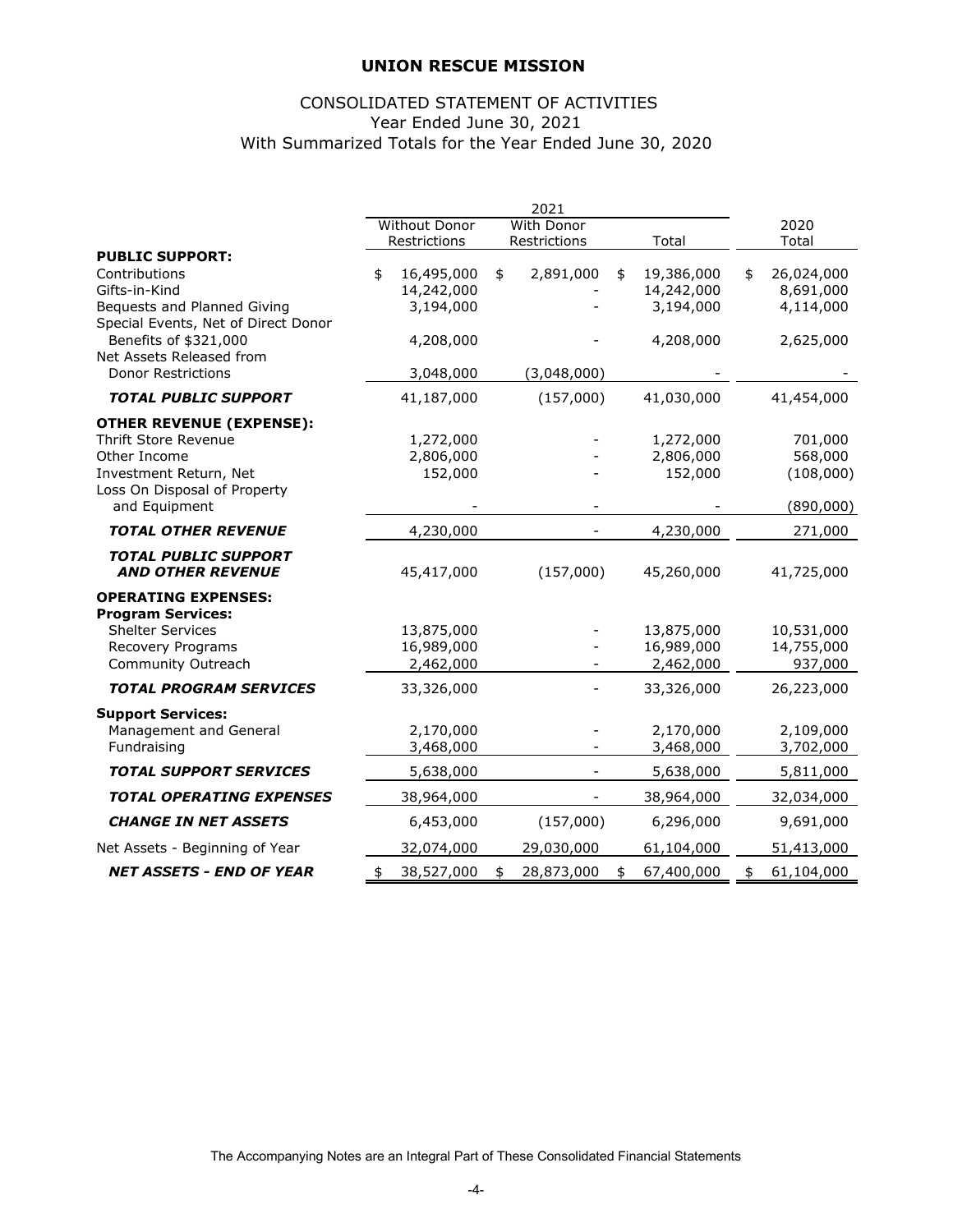#### CONSOLIDATED STATEMENT OF FUNCTIONAL EXPENSES Year Ended June 30, 2021 With Summarized Totals for the Year Ended June 30, 2020

|                                                      |    |            |      |                  |    |           | 2021             |                         |     |             |                  |     |            |
|------------------------------------------------------|----|------------|------|------------------|----|-----------|------------------|-------------------------|-----|-------------|------------------|-----|------------|
|                                                      |    |            |      | Program Services |    |           |                  | <b>Support Services</b> |     |             |                  |     |            |
|                                                      |    | Shelter    |      | Recovery         |    | Community | Total Program    | Management              |     |             |                  |     | 2020       |
|                                                      |    | Services   |      | Programs         |    | Outreach  | <b>Services</b>  | and General             |     | Fundraising | Total            |     | Total      |
| Payroll and Related Expenses<br>Supplies and Program | S. | 5,743,000  | \$   | 5,591,000        | \$ | 285,000   | \$<br>11,619,000 | \$<br>1,391,000         | -\$ | 1,325,000   | \$<br>14,335,000 | \$. | 13,408,000 |
| Expenses                                             |    | 4,314,000  |      | 4,457,000        |    | 915,000   | 9,686,000        | 79,000                  |     | 156,000     | 9,921,000        |     | 1,476,000  |
| Food and Kitchen Supplies                            |    | 1,812,000  |      | 1,857,000        |    | 376,000   | 4,045,000        | 11,000                  |     |             | 4,056,000        |     | 5,051,000  |
| Occupancy                                            |    | 628,000    |      | 1,332,000        |    | 8,000     | 1,968,000        | 215,000                 |     | 27,000      | 2,210,000        |     | 2,131,000  |
| Depreciation and Amortization                        |    | 592,000    |      | 1,184,000        |    |           | 1,776,000        | 68,000                  |     | 31,000      | 1,875,000        |     | 1,505,000  |
| Donor Appeals                                        |    | 103,000    |      | 616,000          |    | 2,000     | 721,000          | 7,000                   |     | 815,000     | 1,543,000        |     | 1,488,000  |
| <b>Professional Consultation</b>                     |    | 208,000    |      | 235,000          |    | 22,000    | 465,000          | 31,000                  |     | 827,000     | 1,323,000        |     | 1,447,000  |
| Miscellaneous                                        |    | 231,000    |      | 269,000          |    | 87,000    | 587,000          | 309,000                 |     | 279,000     | 1,175,000        |     | 939,000    |
| Thrift Store Operations                              |    |            |      | 995,000          |    |           | 995,000          |                         |     |             | 995,000          |     | 742,000    |
| Gifts-in-Kind Distribution<br>Vehicles and Equipment |    |            |      |                  |    | 743,000   | 743,000          |                         |     |             | 743,000          |     | 3,039,000  |
| Expenses                                             |    | 102,000    |      | 251,000          |    | 5,000     | 358,000          | 28,000                  |     | 2,000       | 388,000          |     | 440,000    |
| Insurance                                            |    | 142,000    |      | 202,000          |    | 19,000    | 363,000          | 10,000                  |     | 6,000       | 379,000          |     | 343,000    |
| Interest                                             |    |            |      |                  |    |           |                  | 21,000                  |     |             | 21,000           |     | 25,000     |
| <b>TOTAL 2021</b>                                    |    |            |      |                  |    |           |                  |                         |     |             |                  |     |            |
| <b>FUNCTIONAL EXPENSES</b>                           | S. | 13,875,000 | - \$ | 16,989,000       |    | 2,462,000 | \$<br>33,326,000 | \$<br>2,170,000         |     | 3,468,000   | 38,964,000       |     |            |
| <b>TOTAL 2020</b>                                    |    |            |      |                  |    |           |                  |                         |     |             |                  |     |            |
| <b>FUNCTIONAL EXPENSES</b>                           |    | 10,531,000 | -\$  | 14,755,000       | Æ. | 937,000   | \$<br>26,223,000 | \$<br>2,109,000         |     | 3,702,000   |                  |     | 32,034,000 |

The Accompanying Notes are an Integral Part of These Consolidated Financial Statements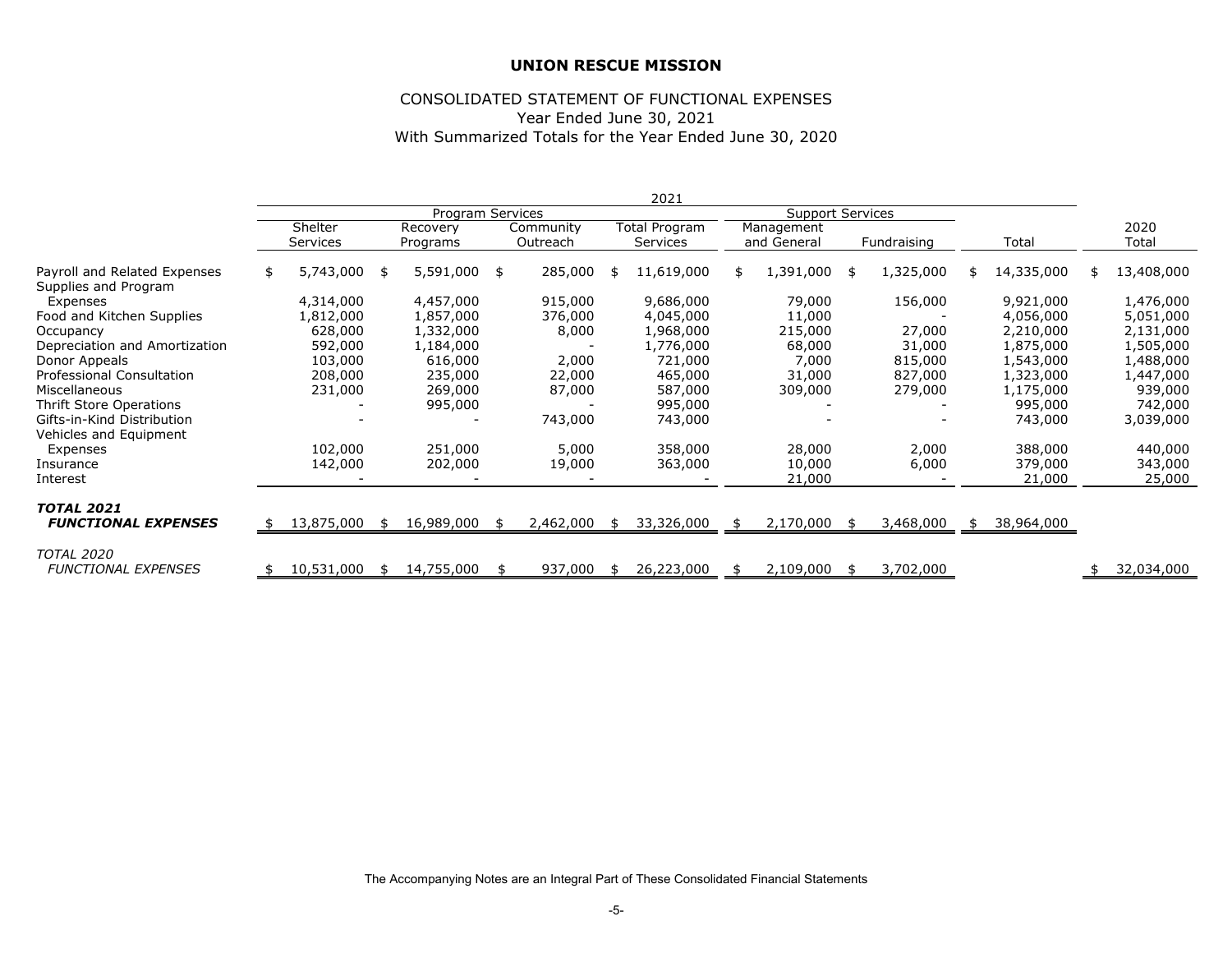# With Comparative Totals for the Year Ended June 30, 2020 CONSOLIDATED STATEMENT OF CASH FLOWS Year Ended June 30, 2021

|                                                         | 2021            | 2020            |
|---------------------------------------------------------|-----------------|-----------------|
| <b>CASH FLOWS FROM OPERATING ACTIVITIES:</b>            |                 |                 |
| Change in Net Assets                                    | \$<br>6,296,000 | \$<br>9,691,000 |
| Adjustments to Reconcile Change in Net Assets to        |                 |                 |
| Net Cash Provided by Operating Activities:              |                 |                 |
| Depreciation and Amortization                           | 1,875,000       | 1,505,000       |
| Loss on Disposal of Property and Equipment              | 6,000           | 890,000         |
| Debt Issuance Costs                                     | (108,000)       |                 |
| Donated Stock                                           | (637,000)       | (1,052,000)     |
| Proceeds from Sale of Donated Stock                     | 634,000         | 1,018,000       |
| Provision for Uncollectible Pledges                     | 30,000          |                 |
| Loss on Sale of Donated Stock                           | 3,000           | 34,000          |
| Change in Value of Discount on Pledges Receivable       | (145,000)       | 48,000          |
| Realized and Unrealized (Gains) Losses on Investments   | (105,000)       | 367,000         |
| Change in Value of Annuities Payable                    | 14,000          | 14,000          |
| Payments to Annuitants                                  | (18,000)        | (19,000)        |
| Net Change in Gift Annuities                            |                 | (8,000)         |
| Distribution of Beneficial Interest in Charitable       |                 |                 |
| <b>Remainder Trusts</b>                                 | 125,000         |                 |
| Contributions Restricted for Investment in Land,        |                 |                 |
| <b>Buildings and Equipment</b>                          | 3,041,000       | (3,372,000)     |
| Forgiveness of Paycheck Protection Program Loan         | (2, 134, 000)   |                 |
| (Increase) Decrease in:                                 |                 |                 |
| Accounts and Other Receivables                          | (71,000)        | (27,000)        |
| <b>Bequests Receivable</b>                              | 2,000           | 611,000         |
| Pledges Receivable                                      | 425,000         | 821,000         |
| Inventory                                               | (60,000)        | (91,000)        |
| Prepaid Expenses and Other Assets                       | (158,000)       | (39,000)        |
| Accounts Receivable, related party                      |                 |                 |
| Increase (Decrease) in:                                 |                 |                 |
| Accounts Payable and Accrued Expenses                   | 2,572,000       | 341,000         |
| Deferred Revenue                                        | 89,000          |                 |
|                                                         |                 |                 |
| <b>NET CASH PROVIDED BY</b>                             |                 |                 |
| <b>OPERATING ACTIVITIES</b>                             | 11,676,000      | 10,732,000      |
|                                                         |                 |                 |
| <b>CASH FLOWS FROM INVESTING ACTIVITIES:</b>            |                 |                 |
| Advances on Notes Receivable                            |                 | (17,892,000)    |
| Purchase of Investments                                 | (921,000)       | (9,790,000)     |
| Reinvested Interest and Dividends                       | (48,000)        | (208,000)       |
| Proceeds from Sale of Investments                       | 941,000         | 14,609,000      |
| Purchase of Land, Buildings and Equipment               | (15, 572, 000)  | (3,747,000)     |
| Interest Capitalized into Land, Buildings and Equipment |                 | (106,000)       |
| NET CASH USED IN INVESTING ACTIVITIES                   | (15,600,000)    | (17, 134, 000)  |
|                                                         |                 |                 |

The Accompanying Notes are an Integral Part of These Consolidated Financial Statements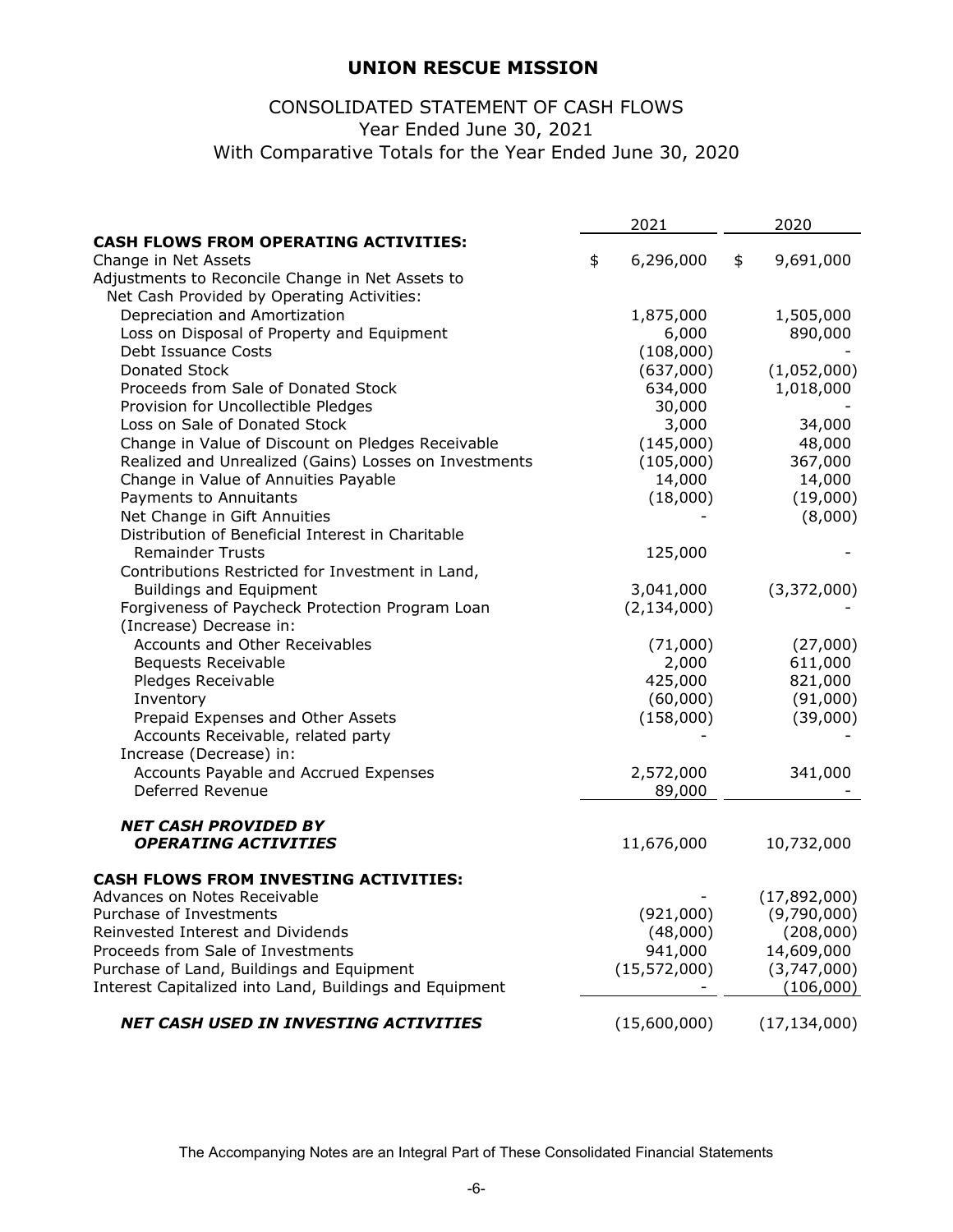# With Comparative Totals for the Year Ended June 30, 2020 CONSOLIDATED STATEMENT OF CASH FLOWS Year Ended June 30, 2021

|                                                                                                                                                                                                                       | 2021                           | 2020                                       |
|-----------------------------------------------------------------------------------------------------------------------------------------------------------------------------------------------------------------------|--------------------------------|--------------------------------------------|
| <b>CASH FLOWS FROM FINANCING ACTIVITIES:</b><br>Proceeds from Contributions Restricted for Investment<br>in Land, Buildings and Equipment<br>Proceeds (Payments) from Notes Payable<br>Payments on Notes Payable      | \$<br>(3,071,000)<br>1,151,000 | \$<br>1,551,000<br>9,985,000<br>17,892,000 |
| <b>NET CASH PROVIDED BY (USED IN)</b><br><b>FINANCING ACTIVITIES</b>                                                                                                                                                  | (1,920,000)                    | 29,428,000                                 |
| <b>NET (DECREASE) INCREASE IN</b><br><b>CASH AND CASH EQUIVALENTS</b>                                                                                                                                                 | (5,844,000)                    | 23,026,000                                 |
| Cash and Cash Equivalents - Beginning of Year                                                                                                                                                                         | 27,384,000                     | 4,358,000                                  |
| CASH AND CASH EQUIVALENTS - END OF YEAR                                                                                                                                                                               | 21,540,000                     | \$<br>27,384,000                           |
| CASH AND CASH EQUIVALENTS INCLUDES:<br>Cash and Cash Equivalents<br><b>Restricted Cash</b>                                                                                                                            | \$<br>20,454,000<br>1,086,000  | \$<br>26,080,000<br>1,304,000              |
| TOTAL CASH AND CASH EQUIVALENTS                                                                                                                                                                                       | 21,540,000                     | \$<br>27,384,000                           |
| SUPPLEMENTAL DISCLOSURE OF<br><b>CASH FLOW INFORMATION:</b><br>Cash Paid During the Year for Interest (Net of Amount<br>Capitalized into Land, Buildings and Equipment of<br>\$370,000 in 2021 and \$106,000 in 2020) | \$<br>21,000                   | \$<br>25,000                               |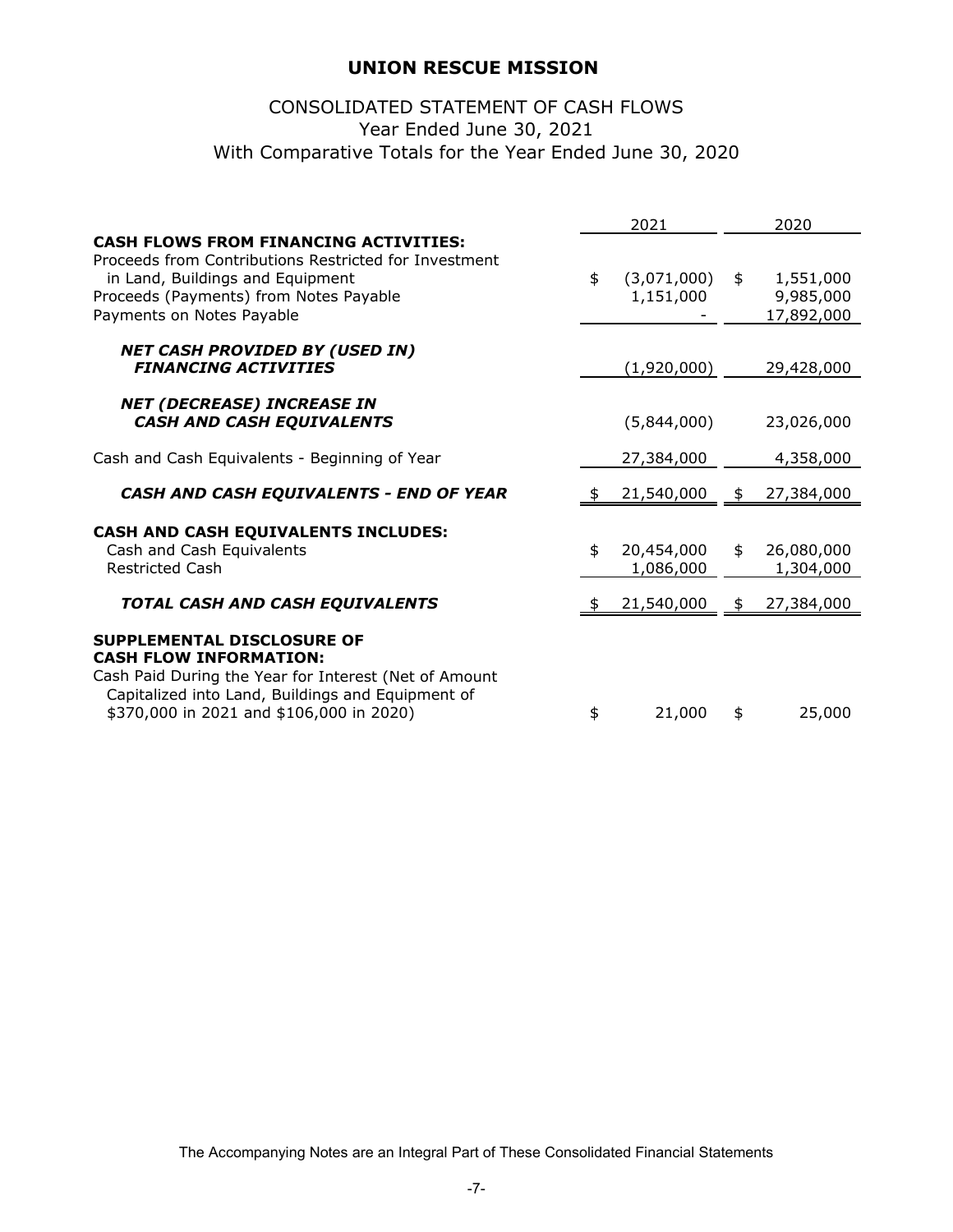## NOTES TO CONSOLIDATED FINANCIAL STATEMENTS June 30, 2021

### **NOTE 1 - NATURE OF ORGANIZATION**

Union Rescue Mission is a California, religious, not-for-profit organization exempt from income taxes under Section  $501(c)(3)$  of the Internal Revenue Code. Funds raised by the Mission provide food, shelter and clothing for impoverished men, women and children. Founded in 1891, Union Rescue Mission is the largest mission of its kind in America and is the oldest in Los Angeles, operating 24 hours a day, 7 days a week, 365 days a year. The Mission provides a comprehensive array of emergency and long-term services, including food, shelter, clothing, medical and dental care, recovery programs, transitional housing, legal assistance, education and counseling, in addition to job training for men and women.

Union Rescue Mission operates a 77-acre property, named Hope Gardens Family Center, which provides a safe, healthy, positive and tranquil living environment for formerly homeless senior women and women with children. The facilities accommodate permanent supportive housing for the senior women and transitional supportive housing for women with children. Residents receive job training, financial literacy education, life skills coursework, personal and spiritual development classes, as well as access to off-site legal, medical and dental services. Childcare is provided for nursery and preschool children while school-age children receive transportation to the local public school. Hope Gardens Family Center offers a safe, peaceful and aesthetically pleasing environment that lends itself to the healing of broken lives and the rebuilding of shattered dreams.

Union Rescue Mission also operates community thrift stores located in Covina and Whittier, California. The thrift store operations have two key objectives: First, donated items earn support for all of the Life Transformation Programs of Union Rescue Mission. In addition, the stores provide skill development and job training for men and women nearing their transition back into the community.

Through the Union Rescue Mission's Community Outreach Program, donated products are solicited and acquired each month for internal use and for distribution in the Southern California area and to sites of natural disasters. Typical products include food, clothes, hygiene items, medical/dental supplies and equipment, and school supplies for children. The program allows the Mission to extend its ministry beyond the immediate service area in Downtown Los Angeles.

Union Rescue Mission is building a new outreach center to be named Angeles House. Construction commenced in February 2020 and is expected to be completed by March 2022. The funding for this project will be from capital campaign fundraising and through the establishment of a new market tax credit project (see Note 13). Union Rescue Mission created a separate 501(c)(3) organization, URM Support Corporation (URMSC), to facilitate the new market tax credit project sale and leaseback transaction.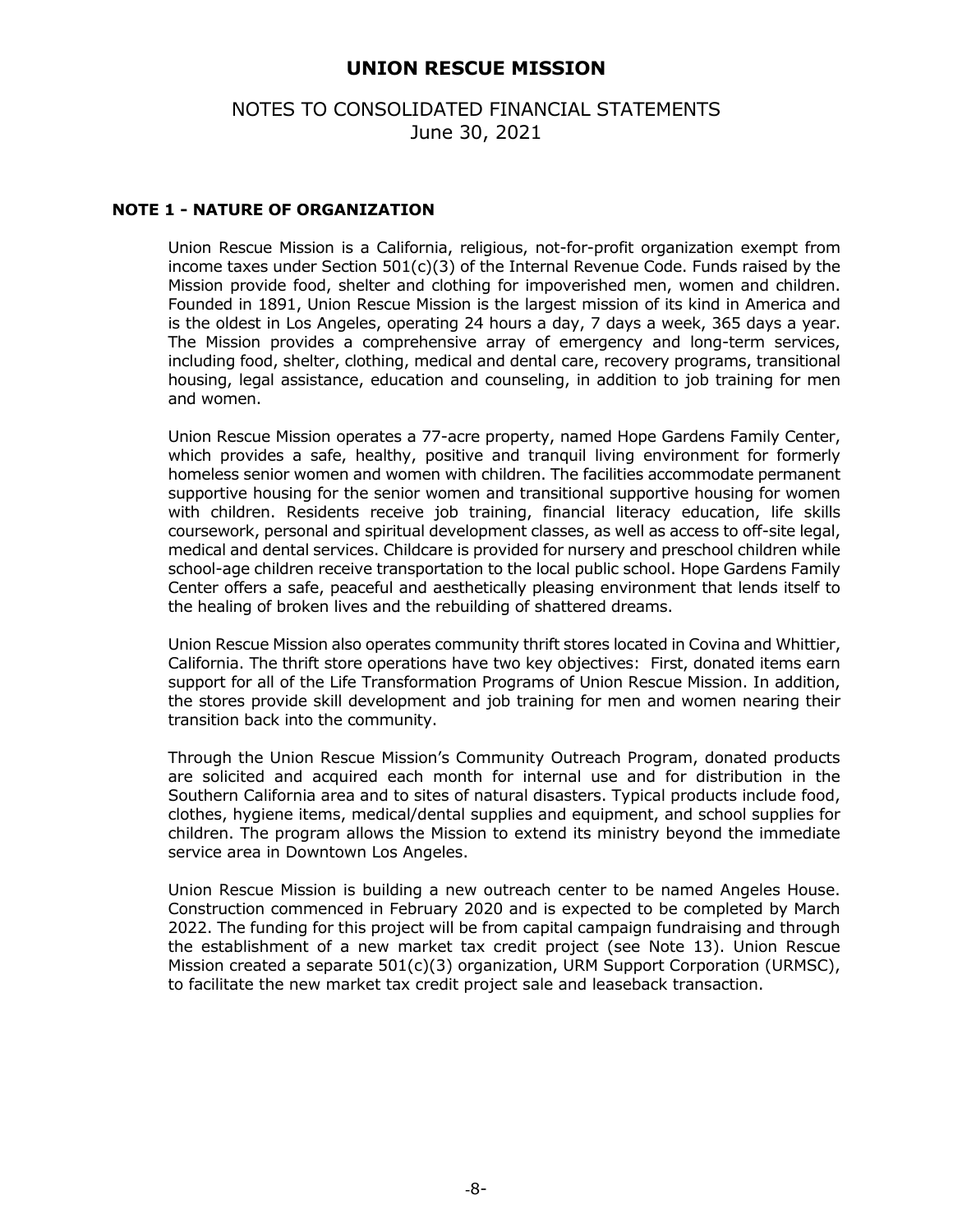# NOTES TO CONSOLIDATED FINANCIAL STATEMENTS June 30, 2021

## **NOTE 2 - SUMMARY OF SIGNIFICANT ACCOUNTING POLICIES**

### **(a) PRINCIPLES OF CONSOLIDATION**

The consolidated financial statements include the accounts of Union Rescue Mission and URMSC, and are collectively referred to in these consolidated financial statements as the Mission. All significant intercompany transactions and balances have been eliminated upon consolidation.

## **(b) BASIS OF PRESENTATION**

The consolidated financial statements of the Mission have been prepared utilizing the accrual basis of accounting.

## **(c) NET ASSETS**

Net assets, revenues, gains and losses are classified based on the existence or absence of donor-imposed restrictions. Accordingly, net assets and changes therein are classified and reported as follows:

- **Net Assets Without Donor Restrictions**. Net assets available for use in general operations and not subject to donor-imposed restrictions. The Board of Directors has designated, from net assets without donor restrictions, net assets for a board designated reserve fund.
- **Net Assets With Donor Restrictions**. Contributions restricted by donors are reported as increases in net assets without donor restrictions if the restrictions expire (that is, when a stipulated time restriction ends or purpose restriction is accomplished) in the reporting period in which the revenue is recognized. All other donor-restricted contributions are reported as increases in net assets with donor restrictions, depending on the nature of the restrictions. When a restriction expires, net assets with donor restrictions are reclassified to net assets without donor restrictions and reported in the consolidated statement of activities as net assets released from donor restrictions.

#### **(d) CASH AND CASH EQUIVALENTS**

Cash and cash equivalents are short-term, highly liquid investments with maturities of three months or less at the time of purchase. The carrying value of cash equivalents approximates its fair value at June 30, 2021.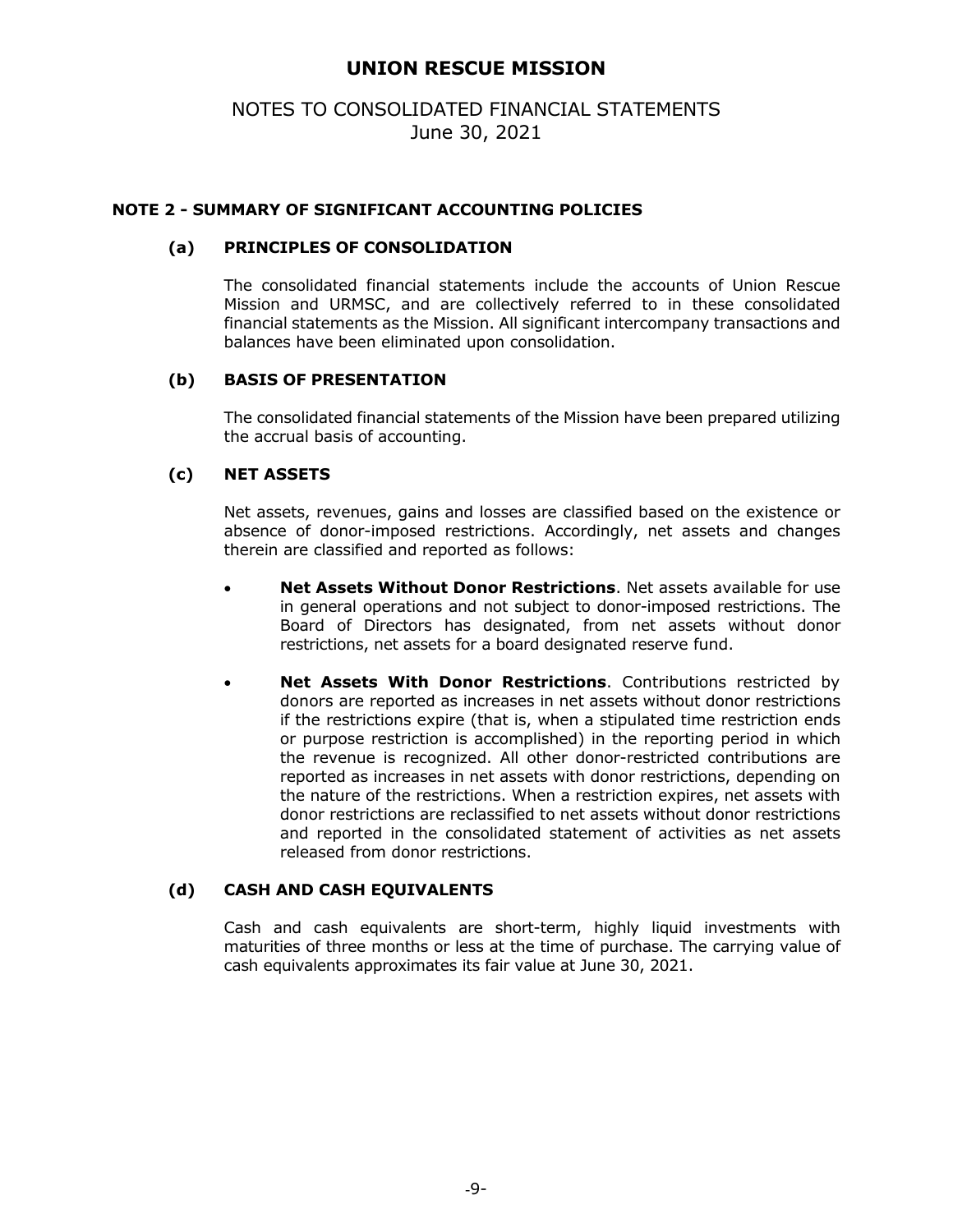# NOTES TO CONSOLIDATED FINANCIAL STATEMENTS June 30, 2021

## **NOTE 2 - SUMMARY OF SIGNIFICANT ACCOUNTING POLICIES** (continued)

#### **(d) CASH AND CASH EQUIVALENTS** (continued)

The Mission maintains cash in bank deposit accounts held as reserves for its new market tax credit project for making quarterly interest payments on the loans payable (Note 13). These reserves amounted to \$1,086,000 at June 30, 2021 and are classified as restricted cash.

The Mission maintains its cash and cash equivalents in bank deposit accounts and other investment accounts, which, at times, may exceed federally insured limits. The Mission has not experienced any losses in such accounts and believes it is not exposed to any significant credit risk on cash and cash equivalents.

## **(e) INVESTMENTS**

Investments in equity and debt securities with readily determinable market values are reported at fair value. The fair value of these investments is determined based on the closing price on the last business day of the fiscal year. For limited partnerships and investment fund contracts, values are determined with reference to the net asset value per share provided by the partnership or fund manager.

Investment purchases and sales are accounted for on a trade-date basis. Realized and unrealized gains and losses are calculated based upon the underlying cost of the securities and on the sales prices, if sold. Interest and dividend income is recorded when earned. Realized and unrealized gains and losses and interest and dividend income are reflected in the consolidated statement of activities as a component of investment return.

Investments are made according to the Investment Policies, Guidelines, and Objectives adopted by the Mission's Board. These guidelines provide for investments in equities, fixed income, and other securities with performance measured against appropriate indices. The investments are managed by outside investment managers contracted by the Mission. Market values of such investments and credit ratings of bond issuers are routinely reviewed by the Board of Directors or designated committee of the Board of Directors.

Investment securities, in general, are exposed to various risks, such as interest rate, credit, and overall market volatility. Due to the level of risk associated with certain long-term investments, it is reasonably possible that changes in the values of these investments will occur in the near term and that such changes could materially affect the amounts reported in the consolidated statement of financial position.

The Mission maintains a separate cash and investment account for its Annuity Reserve Fund. The balance in this Fund totaled \$403,000 at June 30, 2021 (see Note 14).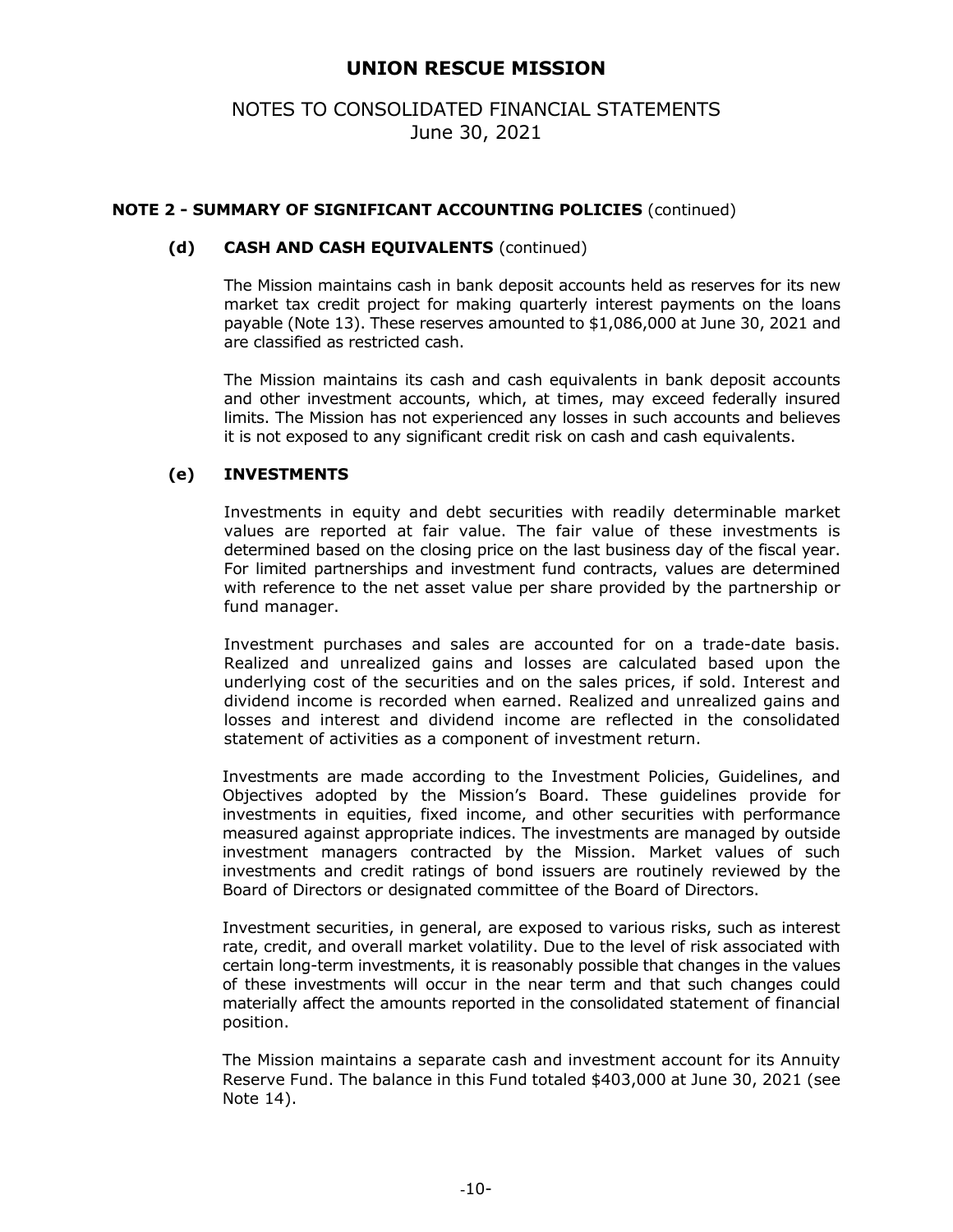# NOTES TO CONSOLIDATED FINANCIAL STATEMENTS June 30, 2021

## **NOTE 2 - SUMMARY OF SIGNIFICANT ACCOUNTING POLICIES** (continued)

## **(f) ACCOUNTS AND OTHER RECEIVABLES**

Receivables are recorded when billed or accrued and represent claims against third parties that will be settled in cash. The carrying value of receivables, net of the allowance for doubtful accounts, if any, represents their estimated fair value. The allowance for doubtful accounts is estimated based on historical collection trends, type of debtor, the age of outstanding receivables and existing economic conditions. If events or changes in circumstances indicate that specific receivable balances may be impaired, further consideration is given to the collectability of those balances and the allowance is adjusted accordingly. Past due receivable balances are written-off when internal collection efforts have been unsuccessful in collecting the amount due. At June 30, 2021, all receivables are deemed fully collectible; therefore, no allowance for doubtful accounts has been established.

## **(g) BEQUESTS AND PLANNED GIVING**

The Mission has been named as a beneficiary in a number of bequests. Certain of these gifts have not been recorded in the consolidated financial statements because the donors' wills have not yet been declared valid by the probate court and/or the value of the amounts to be received is not yet determinable. The Mission records and reports all gifts when declared valid and the amount is determinable.

#### **(h) CONTRIBUTIONS AND PLEDGES RECEIVABLE**

Contributions, pledges, as well as unconditional promises to give, are recognized as revenue in the period promised. Conditional promises to give - that is, those with a measurable performance or other barrier and a right of return - are not included as revenue until such time as the conditions on which they depend have been substantially met. A discount rate of 3.0% has been used to calculate the present value of pledges receivable. At June 30, 2021, the Mission evaluated the collectability of pledges receivable and established an allowance for uncollectible pledges receivable in the amount of \$30,000.

#### **(i) INVENTORY**

Inventory consists of materials designated in two areas: internal inventory and thrift store inventory. Internal inventory is used by shelter services and recovery programs, and for general administrative purposes. It includes food, beverages, hygiene items and office supplies purchased by or donated to the Mission and are valued at the lower of cost or market if purchased and at fair value at the date of donation, if donated. Thrift store inventory includes donations of clothes, housewares, toys, furniture and other saleable items also valued at fair value at the date of donation. The Mission utilizes the first-in, first-out method of inventory valuation.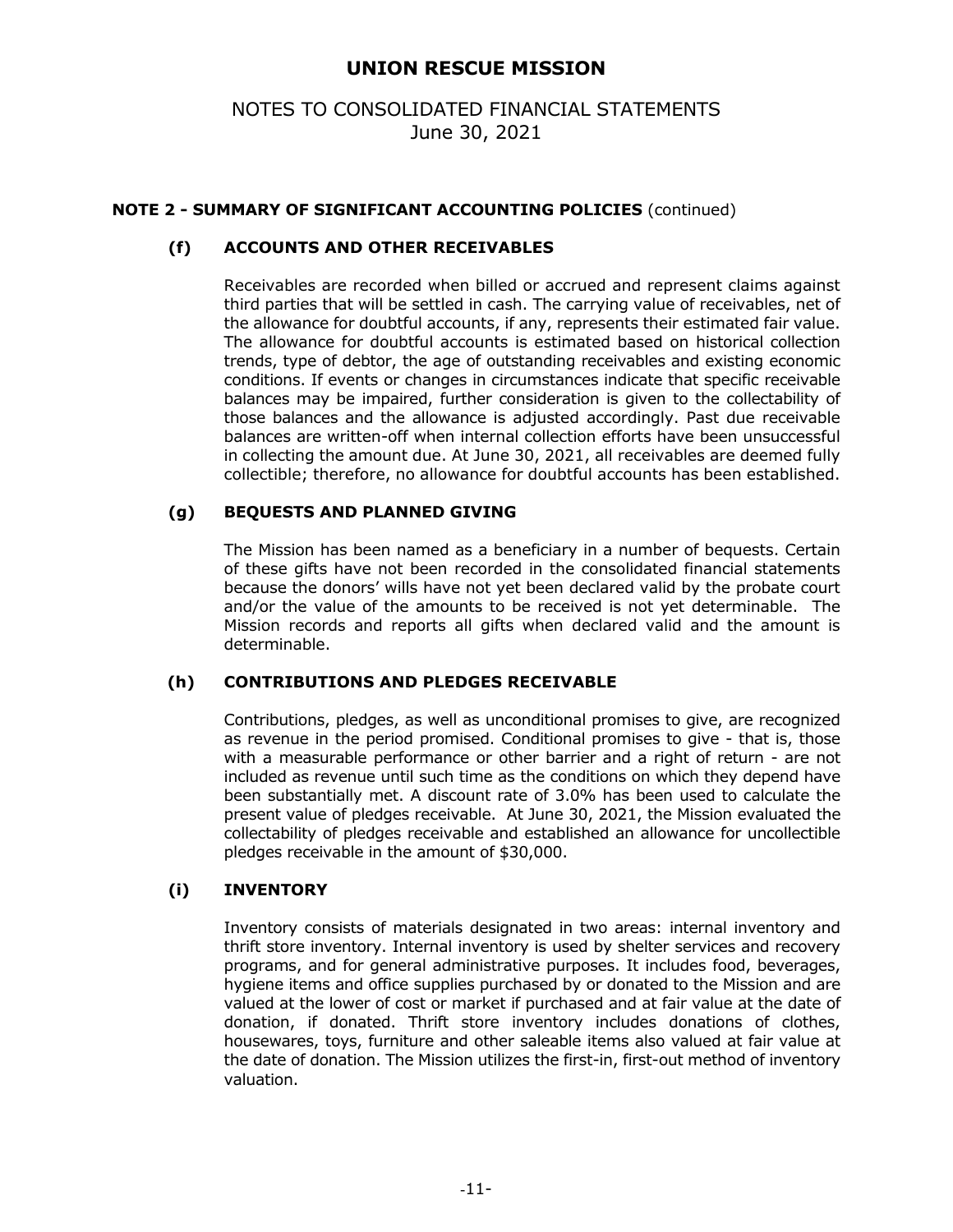# NOTES TO CONSOLIDATED FINANCIAL STATEMENTS June 30, 2021

## **NOTE 2 - SUMMARY OF SIGNIFICANT ACCOUNTING POLICIES** (continued)

## **(j) BENEFICIAL INTEREST IN CHARITABLE REMAINDER TRUSTS**

The Mission has been designated as the beneficiary of assets held in charitable remainder trusts administered by other trustees. The Mission recognizes temporarily restricted contribution revenue and, as a receivable, the present value of the estimated future benefits to be received when the trust assets are distributed. Adjustments to the receivable to reflect the revaluation of the present value of the estimated future payments to the Mission are recognized in the consolidated statement of activities as a change in value of beneficial interest in charitable remainder trusts. The carrying values of certain other trusts have not yet been determined; accordingly, such assets have not been recorded in the consolidated financial statements.

#### **(k) BENEFICIAL INTEREST IN PERPETUAL TRUST**

A donor has established and funded a trust, which is administered by organizations other than the Mission. Under the terms of the trust, the Mission has the irrevocable right to receive all or a portion of the income earned on the trust assets either in perpetuity or for the life of the trust. The Mission does not control the assets held by the outside trust. Annual distributions from the trust are reported as contribution income. Adjustments to the beneficial interest to reflect changes in the fair value (if any) are recognized in the consolidated statement of activities as a change in value of beneficial interest in perpetual trust. The carrying values of certain other trusts have not yet been determined; accordingly, such assets have not been recorded in the consolidated financial statements.

#### **(l) LAND, BUILDINGS AND EQUIPMENT**

Land, buildings and equipment are recorded at cost if purchased or at fair value at the date of donation, if donated. Depreciation is provided over the estimated useful lives of the related assets on a straight-line basis as follows:

| Buildings and Other Improvements | 5-25 Years |
|----------------------------------|------------|
| Furniture and Equipment          | 3-5 Years  |
| Computer Software                | 5 Years    |
| <b>Transportation Equipment</b>  | 5 Years    |

Expenditures for maintenance and repairs are charged to operations as incurred while renewals and betterments are capitalized. Land, buildings and equipment are capitalized if the cost of an asset is equal to or greater than \$1,000 and the useful life is three years or greater.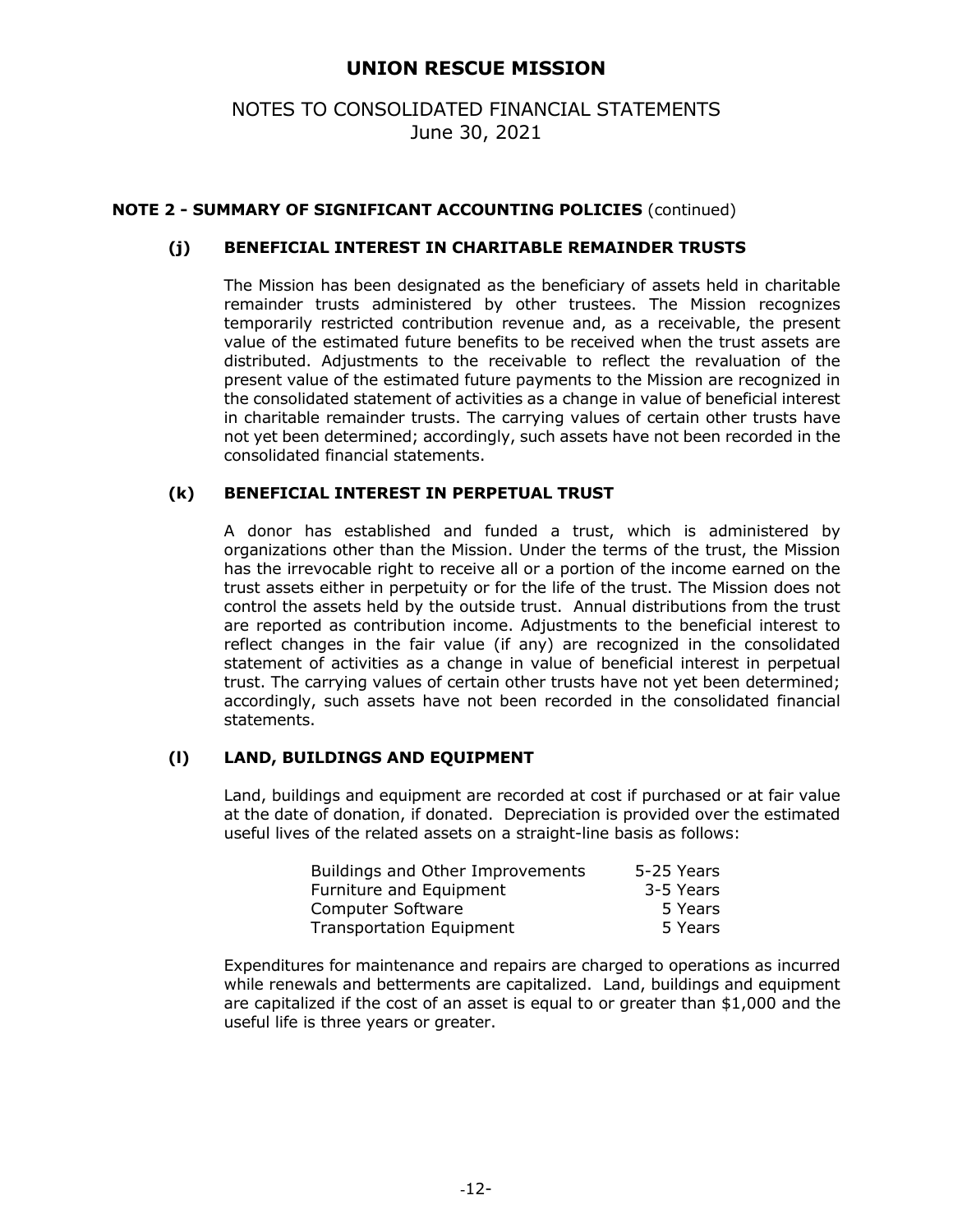# NOTES TO CONSOLIDATED FINANCIAL STATEMENTS June 30, 2021

### **NOTE 2 - SUMMARY OF SIGNIFICANT ACCOUNTING POLICIES** (continued)

## **(m) LONG-LIVED ASSETS**

The Mission reviews long-lived assets for impairment whenever events or changes in circumstances indicate that the book value of the assets may not be recoverable. An impairment loss is recognized when the sum of the undiscounted future cash flow is less than the carrying amount of the assets, in which case a write-down is recorded to reduce the related asset to its estimated fair value. No impairment losses were recognized on long-lived assets during the year ended June 30, 2021.

#### **(n) ANNUITIES PAYABLE**

The Mission has received donations of assets in exchange for distributions of a fixed amount for a specific period of time to the donors or other beneficiaries. These gifts stipulate that annuity payments must be made to the donor or their designees until the time of death. The gifts are invested in money market funds, fixed income and equity securities. The Mission uses published mortality-rate tables adopted by the United States Internal Revenue Service and an assumed rate of return of approximately 4.5% to 6.0% to determine the present value of the actuarially determined liability.

## **(o) CONTRIBUTED GOODS AND SERVICES**

Contributions of donated non-cash assets are recorded in a manner consistent with the Accord Network GIK Standards in the period received. Contributions of donated services are recognized if the services received (a) create or enhance long-lived assets, or (b) require specialized skills provided by individuals possessing those skills, and would typically need to be purchased if not provided by donation. A substantial number of volunteers have donated significant amounts of their time to the Mission. The services that these individuals rendered, however, do not meet the above criteria and, as such, are not recognized as revenue.

#### **(p) PAYCHECK PROTECTION PROGRAM LOAN**

The Mission elected to account for the forgivable loan received under the Paycheck Protection Program (PPP) provisions of the Coronavirus Aid, Relief, and Economic Security (CARES) Act as a debt instrument and to accrue interest on the outstanding loan balance. Additional interest at a market rate (due to the stated interest rate of the PPP loan being below market) is not imputed, as transactions where interest rates are prescribed by governmental agencies are excluded from the scope of the accounting guidance on imputing interest. The proceeds from the loan will remain recorded as a liability until either (1) the loan is, in part or wholly, forgiven or the Mission has been legally released or (2) the Mission repays the loan to the lender (Refer to Note 12). The entire PPP loan balance of \$2,134,000 was forgiven during the year ended June 30, 2021 and is included in other income in the consolidated statement of activities.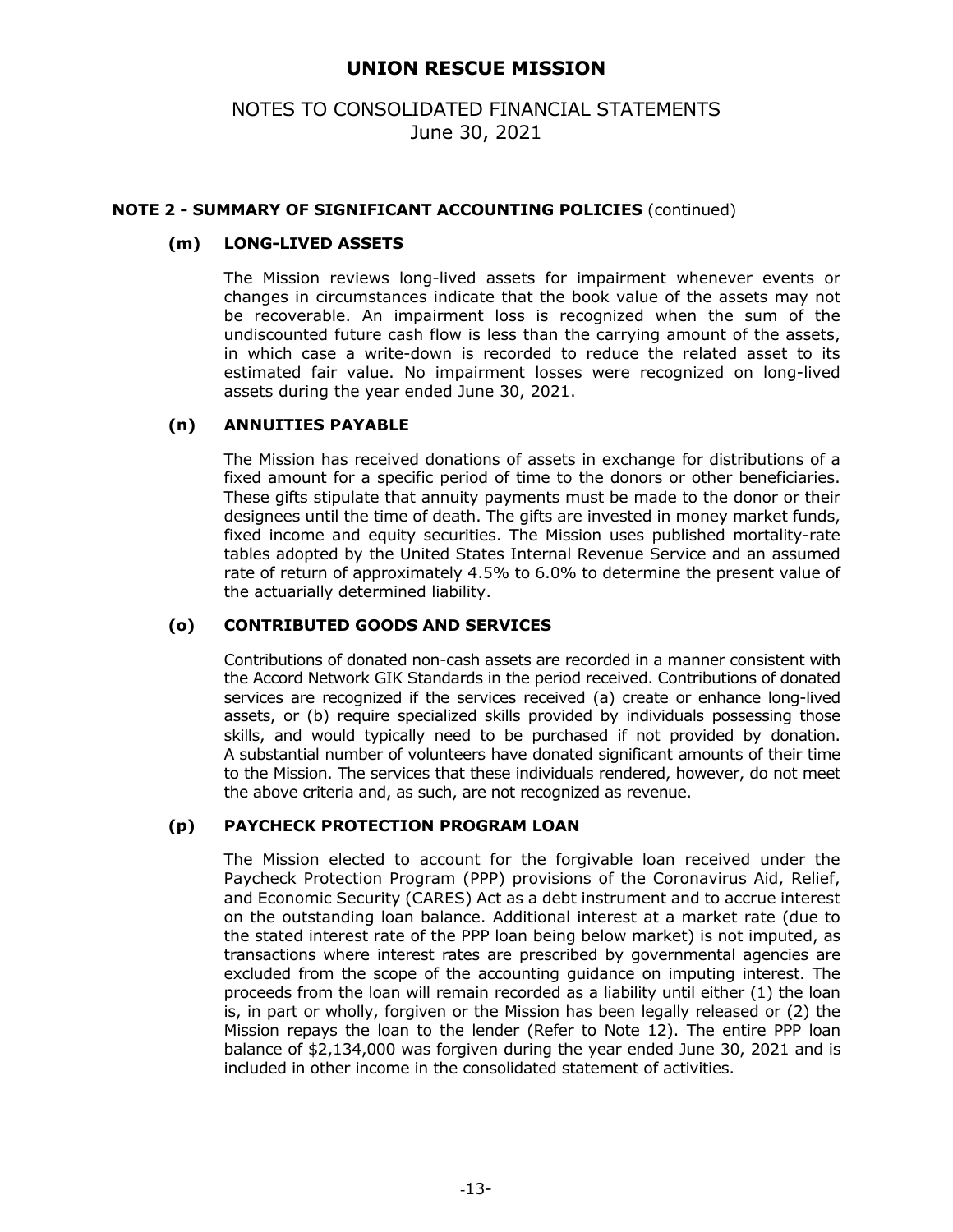# NOTES TO CONSOLIDATED FINANCIAL STATEMENTS June 30, 2021

### **NOTE 2 - SUMMARY OF SIGNIFICANT ACCOUNTING POLICIES** (continued)

### **(q) DEBT ISSUANCE COSTS**

Debt issuance costs are amortized by use of the straight-line method over the anticipated term of the related loan. Debt issuance costs are netted against the long-term portion of the corresponding liability as shown in Note 13. The amortization of these costs are included in interest expense.

## **(r) INCOME TAXES**

Union Rescue Mission and URMSC are exempt from federal income taxes under Section 501(c)(3) of the Internal Revenue Code and the corresponding California provisions.

In accordance with the Financial Accounting Standards Board's (FASB's) Accounting Standards Codification Topic No. 740, *Uncertainty in Income Taxes*, the Mission recognizes the impact of tax positions in the consolidated financial statements if that position is more likely than not to be sustained on audit, based on the technical merits of the position. During the year ended June 30, 2021, the Mission performed an evaluation of uncertain tax positions and did not note any matters that would require recognition in the consolidated financial statements or which might have an effect on its tax-exempt status.

#### **(s) THRIFT STORE REVENUE**

The Mission has contracts with customers for thrift store purchases where the Mission has a performance obligation under the contracts and in return the Mission receives commensurate value. These revenues are recognized under FASB Accounting Standards Update (ASU) No. 2014-09, Revenue from Contracts with Customers (Topic 606) (ASU No. 2014-09). Performance obligations under these contracts are satisfied at a point in time, specifically upon delivery of the purchased item(s) from the thrift store. The revenue is recognized at a point in time, at the point of sale, when the performance obligation is satisfied.

## **(t) FUNCTIONAL ALLOCATION OF EXPENSES**

The costs of providing the Mission's programs and other activities have been presented in the consolidated statement of functional expenses. During the year, such costs are accumulated into separate groupings as either direct or indirect. Indirect or shared costs are allocated among program and support services by a method that best measures the relative degree of benefit which is determined by management through consideration of the portion of effort expended by each supporting department to each functional category.

#### **(u) USE OF ESTIMATES**

The preparation of consolidated financial statements in conformity with accounting principles generally accepted in the United States of America (U.S. GAAP) requires management to make estimates and assumptions that affect certain reported amounts and disclosures. Accordingly, actual results could differ from those estimates.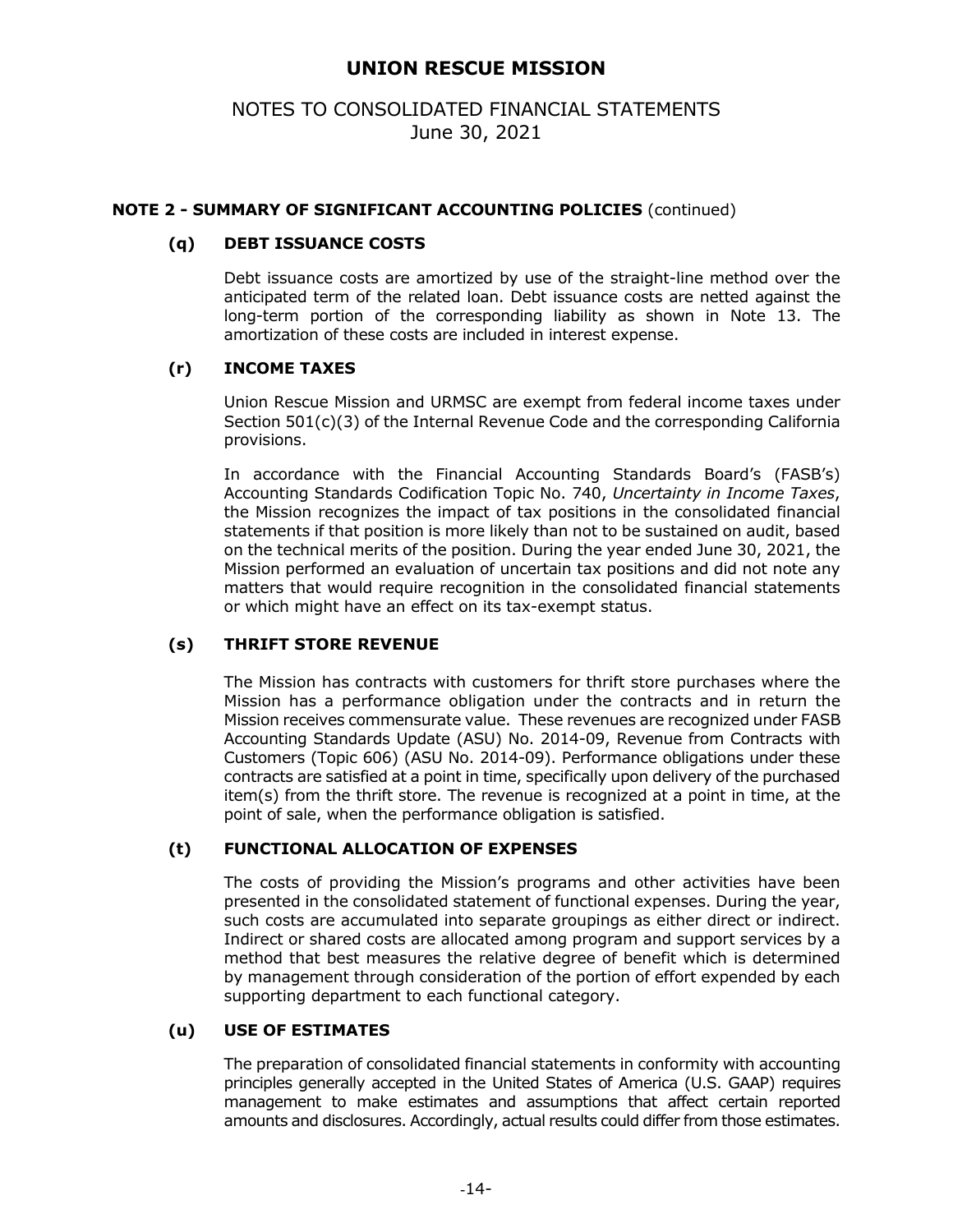## NOTES TO CONSOLIDATED FINANCIAL STATEMENTS June 30, 2021

### **NOTE 2 - SUMMARY OF SIGNIFICANT ACCOUNTING POLICIES** (continued)

### **(v) RECLASSIFICATIONS**

Certain reclassifications have been made to the 2020 summarized comparative information to conform to the 2021 financial statement presentation. These reclassifications had no effect on the previously reported change in net assets.

#### **(w) COMPARATIVE TOTALS**

The consolidated statement of activities includes prior year summarized comparative information in total but not by net asset class. Such information does not include sufficient detail to constitute a full comparative presentation. Accordingly, such information should be read in conjunction with the Mission's consolidated financial statements for the year ended June 30, 2020 from which the summarized information was derived.

#### **(x) PRESENTATION**

Amounts in the consolidated financial statements have been rounded to the nearest thousand dollars.

## **(y) NEW ACCOUNTING PRONOUNCEMENTS**

In May 2014, the FASB issued ASU No. 2014-09 which improves and converges the revenue recognition requirements of U.S. GAAP and International Financial Reporting Standards. The ASU replaces the existing accounting standards for revenue recognition with a single comprehensive five-step model, which is intended to provide principles within a single framework for revenue recognition of transactions involving contracts with customers across all industries. The core principle of the guidance is that an entity should recognize revenue to depict the transfer of promised goods or services to customers in an amount that reflects the consideration to which the entity expects to be entitled in exchange for those goods or services. The guidance also requires more detailed disclosures to enable users of financial statements to understand the nature, amount, timing, and uncertainty of revenue and cash flows arising from contracts with customers. The guidance has subsequently been amended through a series of ASUs between August 2015 and September 2017 to improve the operability and understandability of the implementation guidance on principal versus agent considerations, licensing implementation guidance, scope exceptions, and various other narrow aspects, as identified and addressed in such updates. The mission implemented this ASU during the year ended June 30, 2021. There was no significant impact to the Mission's financial statements as a result of the implementation of the ASU, and therefore no changes to the previously issued audited consolidated financial statements were required on a retrospective basis.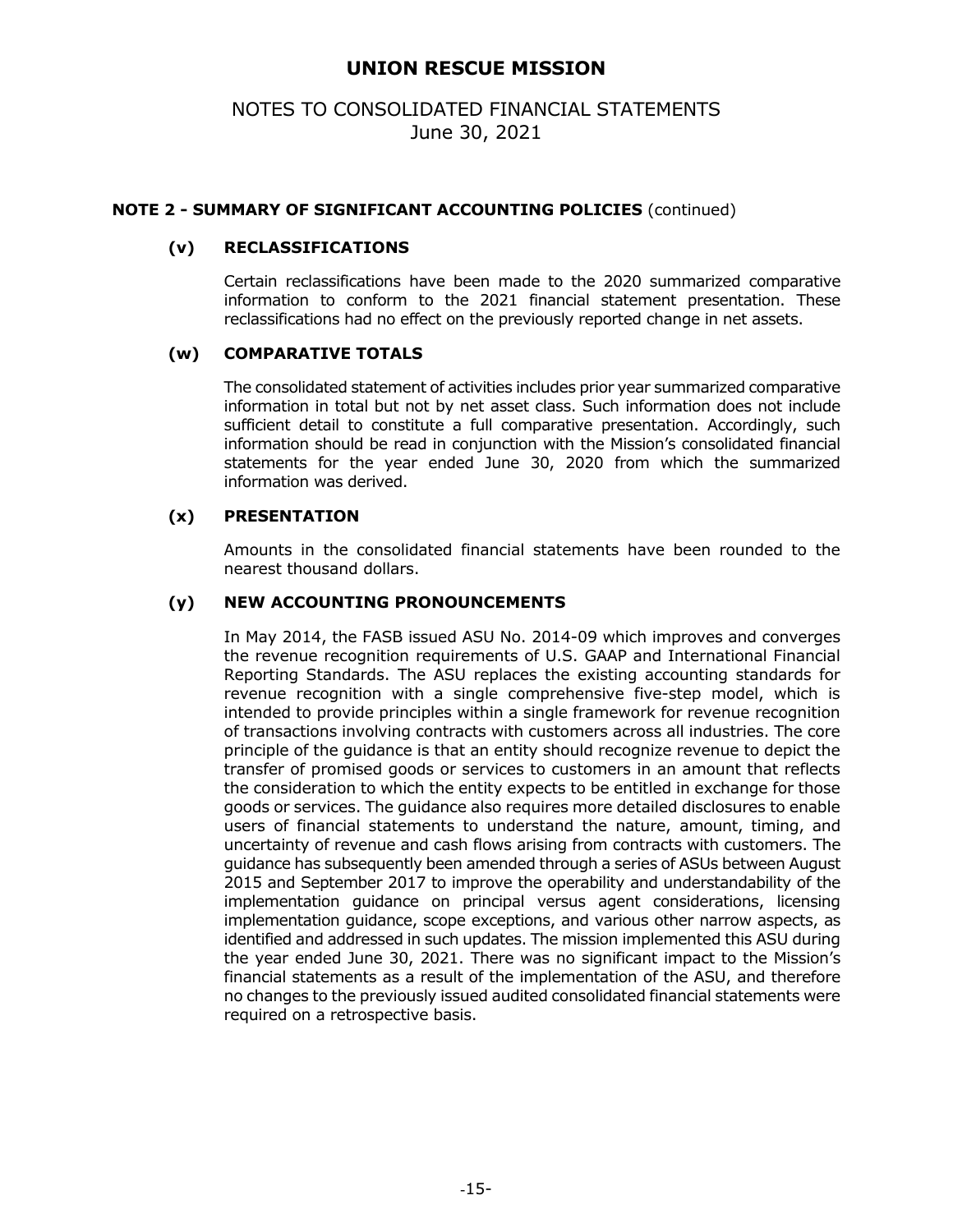# NOTES TO CONSOLIDATED FINANCIAL STATEMENTS June 30, 2021

## **NOTE 2 - SUMMARY OF SIGNIFICANT ACCOUNTING POLICIES** (continued)

## **(y) NEW ACCOUNTING PRONOUNCEMENTS** (continued)

In February 2016, the FASB issued ASU No. 2016-02, *Leases*, which is intended to improve financial reporting about leasing transactions. The new standard will require organizations that lease assets with terms of more than 12 months to recognize on the statement of financial position the assets and liabilities for the rights and obligations created by those leases. The ASU also will require disclosures to help financial statement users better understand the amount, timing, and uncertainty of cash flows arising from leases. These disclosures include qualitative and quantitative requirements and providing additional information about the amounts recorded in the financial statements. For the Mission, the ASU will be effective for the year ending June 30, 2023.

In September 2020, FASB issued ASU No. 2020-07, *Not-for-Profit Entities (Topic 958): Presentation and Disclosures by Not-for-Profit Entities for Contributed Nonfinancial Assets*. The ASU is intended to improve transparency in the reporting of contributed nonfinancial assets (also known as gifts-in-kind) received by not-for-profit organizations, including transparency on how those assets are used and how they are valued. For the Mission, the ASU will be effective for the year ending June 30, 2022.

#### **(z) SUBSEQUENT EVENTS**

The Mission has evaluated events and transactions occurring subsequent to the consolidated statement of financial position date of June 30, 2021 for items that should potentially be recognized or disclosed in these consolidated financial statements. The evaluation was conducted through January 28, 2022, the date these consolidated financial statements were available to be issued. No such material events or transactions were noted to have occurred, except as described in Note 24.

#### **NOTE 3 - INVESTMENTS**

Investments consist of the following at June 30, 2021:

| Cash and Cash Equivalents<br>Mutual and Exchange Traded Funds<br>Limited Partnership | 621,000<br>3,122,000<br>87,000 |
|--------------------------------------------------------------------------------------|--------------------------------|
| <b>TOTAL INVESTMENTS</b>                                                             | \$3,830,000                    |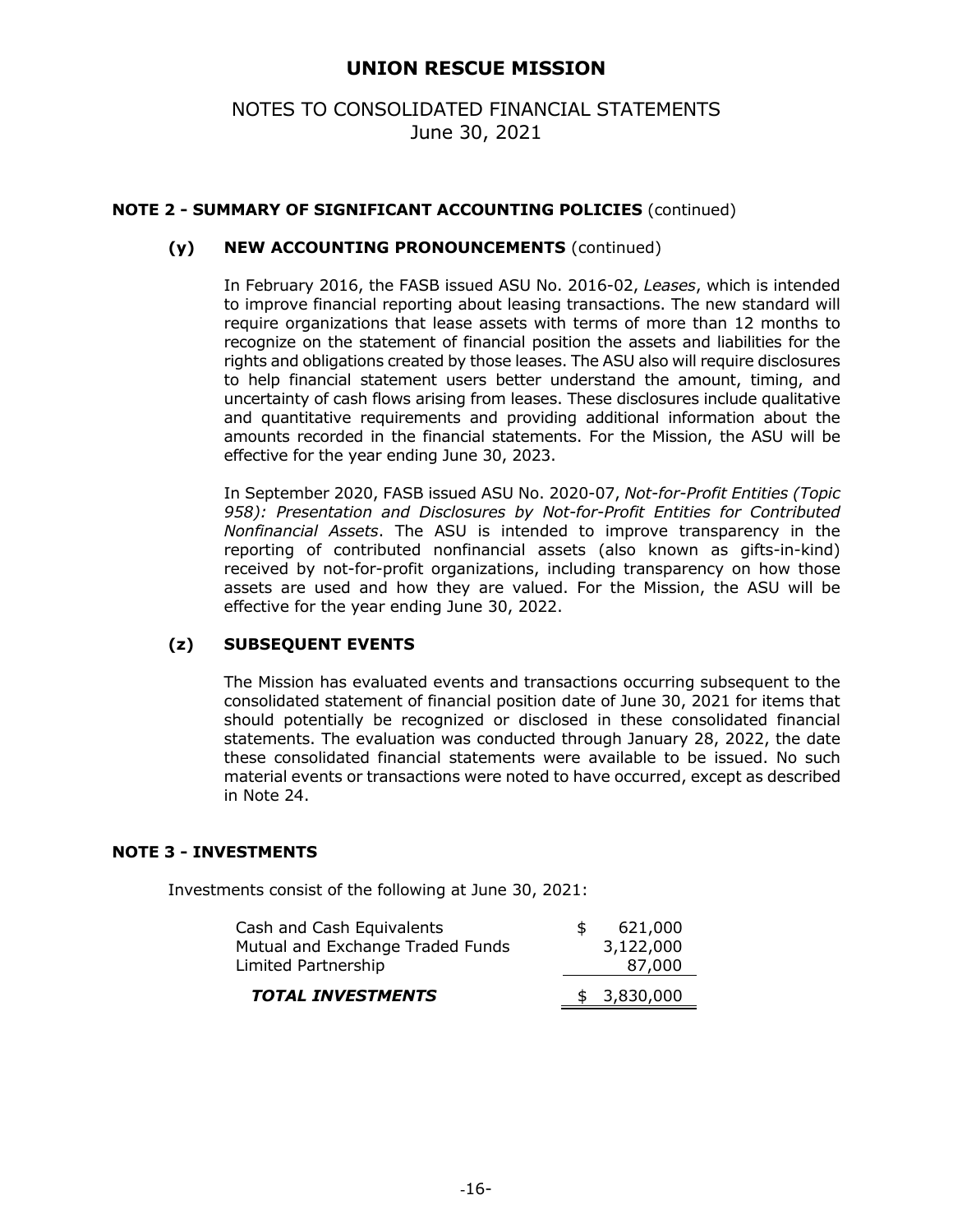## NOTES TO CONSOLIDATED FINANCIAL STATEMENTS June 30, 2021

### **NOTE 4 - FAIR VALUE MEASUREMENTS**

The Mission has implemented the accounting standard that defines fair value for those assets (and liabilities) that are re-measured and reported at fair value at each reporting period. This standard establishes a single authoritative definition of fair value, sets out a framework for measuring fair value based on inputs used, and requires additional disclosures about fair value measurements. This standard applies to fair value measurements already required or permitted by existing standards.

In general, fair values determined by Level 1 inputs utilize quoted prices (unadjusted) in active markets for identical assets. Fair values determined by Level 2 inputs utilize data points that are observable such as quoted prices, interest rates and yield curves. Fair values determined by Level 3 inputs are unobservable data points for the asset (or liability) and include situations where there is little, if any, market activity for the asset (or liability).

The following table presents information about the Mission's assets and liabilities that are measured at fair value on a recurring basis at June 30, 2021 and indicates the fair value hierarchy of the valuation techniques utilized to determine such fair value:

|                                            | Year Ended<br>June 30,<br>2021 | Prices in<br>Active<br>Markets for<br>Identical<br>Assets<br>(Level 1) | Significant<br>Other<br>Observable<br>Inputs<br>(Level 2) | Significant<br>Unobservable<br>Inputs<br>(Level 3) | <b>Net Asset</b><br>Value Per<br>Share or its<br>Equivalent<br>(NAV) |
|--------------------------------------------|--------------------------------|------------------------------------------------------------------------|-----------------------------------------------------------|----------------------------------------------------|----------------------------------------------------------------------|
| <b>ASSETS:</b>                             |                                |                                                                        |                                                           |                                                    |                                                                      |
| Cash and Cash                              |                                |                                                                        |                                                           |                                                    |                                                                      |
| Equivalents                                | \$<br>621,000                  | \$<br>621,000                                                          | \$                                                        | \$                                                 | \$                                                                   |
| Mutual and Exchange<br><b>Traded Funds</b> |                                |                                                                        |                                                           |                                                    |                                                                      |
| Limited Partnership                        | 3,122,000<br>87,000            | 3,122,000                                                              |                                                           |                                                    | 87,000                                                               |
| Beneficial Interest in:                    |                                |                                                                        |                                                           |                                                    |                                                                      |
| Charitable Remainder                       |                                |                                                                        |                                                           |                                                    |                                                                      |
| Trusts                                     | 240,000                        |                                                                        |                                                           | 240,000                                            |                                                                      |
| Perpetual Trust                            | 150,000                        |                                                                        |                                                           | 150,000                                            |                                                                      |
| <b>TOTAL ASSETS</b>                        | \$4,220,000                    | \$3,743,000                                                            | \$                                                        | \$<br>390,000                                      | \$<br>87,000                                                         |
|                                            |                                |                                                                        |                                                           |                                                    |                                                                      |
| <b>LIABILITIES:</b><br>Annuities Payable   | 113,000<br>\$                  | \$                                                                     | \$                                                        | 113,000                                            | \$                                                                   |
| <b>TOTAL</b>                               |                                |                                                                        |                                                           |                                                    |                                                                      |
| LIABILITIES                                | 113,000<br>\$                  | \$                                                                     | \$                                                        | \$<br>113,000                                      | \$                                                                   |

The fair values of investments within Level 1 inputs were obtained based on quoted market prices at the closing of the last business day of the fiscal year.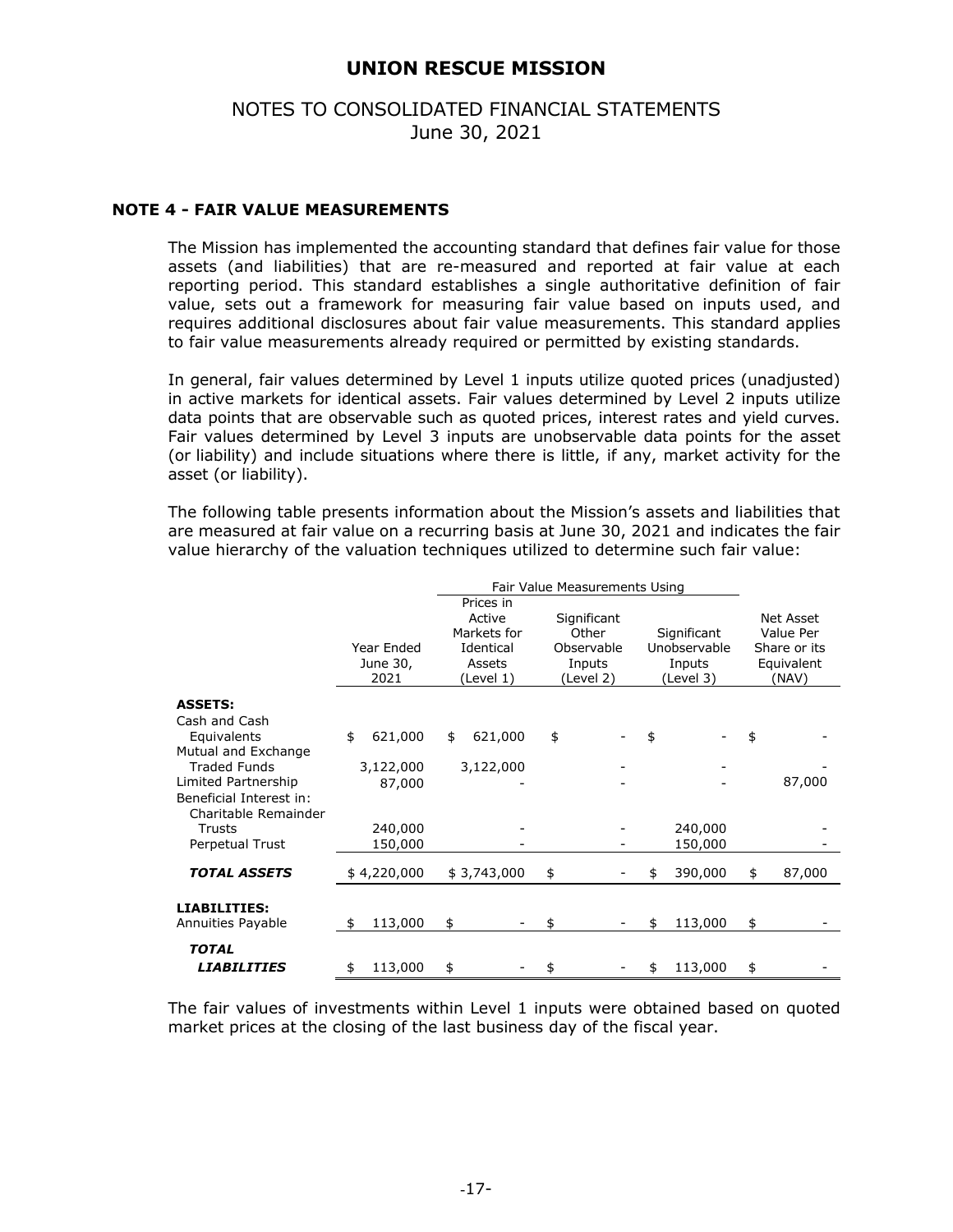## NOTES TO CONSOLIDATED FINANCIAL STATEMENTS June 30, 2021

### **NOTE 4 - FAIR VALUE MEASUREMENTS** (continued)

The change in fair value measurements using significant unobservable inputs for the year ended June 30, 2021 are as follows:

|                          | <b>Fair Value Measurements</b> |                         |               |
|--------------------------|--------------------------------|-------------------------|---------------|
|                          | <b>Using Significant</b>       |                         |               |
|                          | Unobservable Inputs            |                         |               |
|                          | (Level 3)                      |                         |               |
|                          | <b>With Donor Restrictions</b> |                         |               |
|                          | <b>Beneficial</b>              |                         |               |
|                          | Interest in                    | <b>Beneficial</b>       |               |
|                          | Charitable                     | Interest in             |               |
|                          | Remainder                      | Perpetual               |               |
|                          | Trusts                         | Trust                   | Total         |
| <b>ASSETS:</b>           |                                |                         |               |
| <b>Beginning Balance</b> | \$<br>365,000                  | \$<br>150,000           | \$<br>515,000 |
| Contributions            |                                |                         |               |
| Distributions            | (125,000)                      |                         | (125,000)     |
| Change in Value          |                                |                         |               |
| <b>ENDING BALANCE</b>    | \$<br>240,000                  | \$<br>150,000           | \$<br>390,000 |
|                          |                                | Enir Value Moncuraments |               |

|                                                                                                                   | <b>Fair Value Measurements</b><br><b>Using Significant</b> |                               |  |  |  |
|-------------------------------------------------------------------------------------------------------------------|------------------------------------------------------------|-------------------------------|--|--|--|
|                                                                                                                   | Unobservable Inputs<br>(Level 3)                           |                               |  |  |  |
|                                                                                                                   | <b>Without Donor</b>                                       |                               |  |  |  |
|                                                                                                                   | <b>Restrictions - Annuities</b><br>Payable                 |                               |  |  |  |
| <b>LIABILITIES:</b><br><b>Beginning Balance</b><br>Payments to Annuitants<br>Change in Value of Annuities Payable | \$                                                         | 117,000<br>(18,000)<br>14,000 |  |  |  |
| <b>ENDING BALANCE</b>                                                                                             | \$                                                         | 113,000                       |  |  |  |

Investments valued using net asset value per share (NAV) are comprised Limited Partnership investments. These investments (a) do not have a readily determinable fair value and (b) prepare their financial statements consistent with the measurement principles of an investment company or have the attributes of an investment company. Investments are valued using the NAV provided by the fund managers. It is probable that the investments will be sold at an amount different from their fair values at June 30, 2021. The redemption frequency is ninety days for these investments. There are no unfunded commitments at June 30, 2021.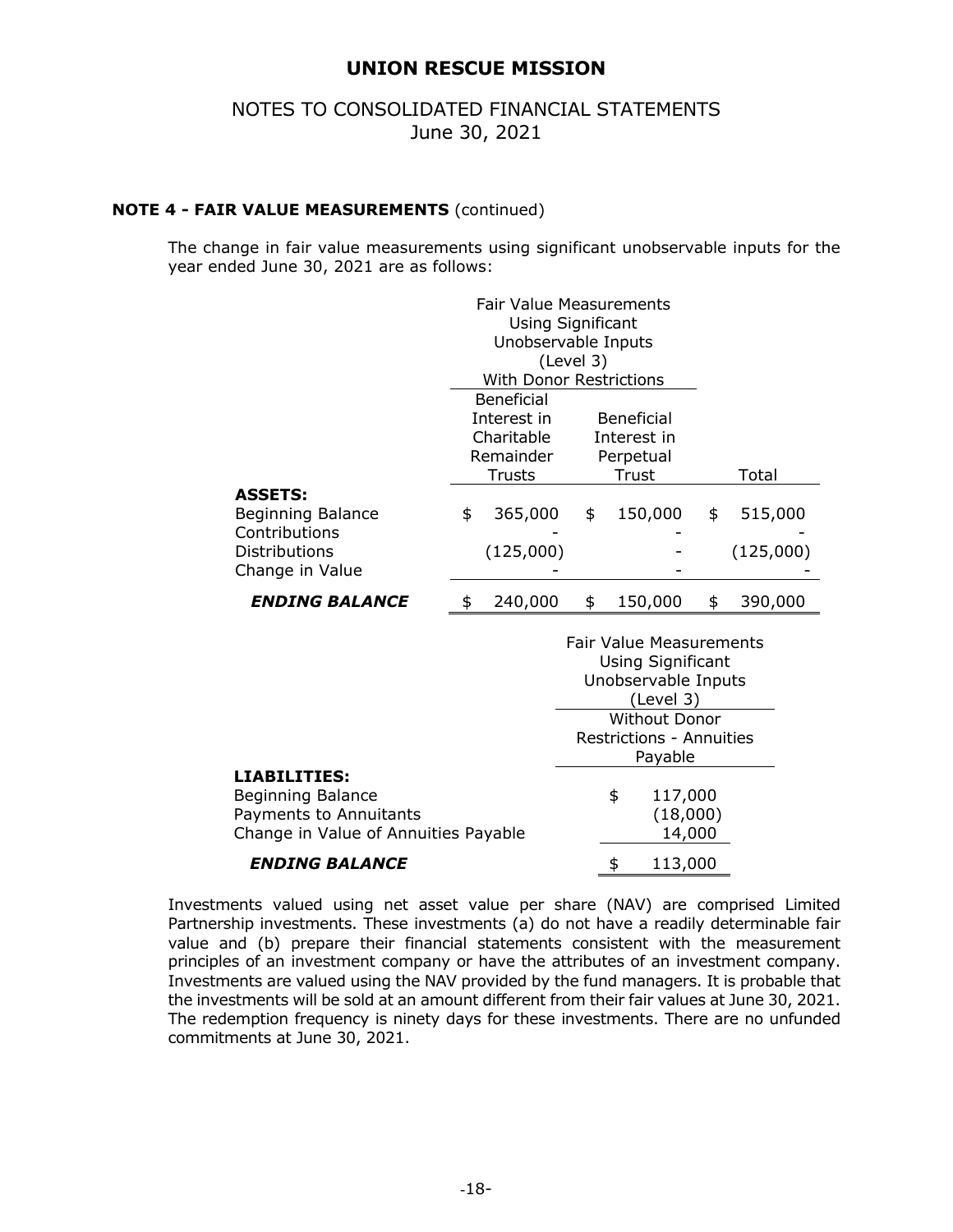## NOTES TO CONSOLIDATED FINANCIAL STATEMENTS June 30, 2021

### **NOTE 4 - FAIR VALUE MEASUREMENTS** (continued)

Beneficial Interest in Charitable Remainder Trusts: Valued based on quoted market prices at the close of the last business day of the fiscal year and discounted to net present value using United States Internal Revenue Service actuarial tables. See Note 2(j).

Beneficial Interest in Perpetual Trust: Valued based on quoted market prices at the close of the last business day of the fiscal year. These investments are not readily redeemable, with distributions paid at the discretion of the fund manager. See Note  $2(k)$ .

Annuities Payable: Valued using published mortality rate tables adopted by the United States Internal Revenue Service and an assumed rate of return of approximately 4.5% to 6.0% to determine the present value of the actuarially determined liability.

 The methods described above may produce a fair value calculation that may not be indicative of net realizable value or reflective of future net values. Furthermore, while the Mission believes its valuation methods are appropriate and consistent with other market participants, the use of different methodologies or assumptions to determine the fair value of certain financial instruments could result in a different fair value measurement at the reporting date.

#### **NOTE 5 - PLEDGES RECEIVABLE**

Pledges receivable at June 30, 2021 are expected to be collected as follows:

| Less than One Year                  | 4,827,000    |
|-------------------------------------|--------------|
| One to Five Years                   | 7,013,000    |
| Thereafter                          | 302,000      |
| <b>GROSS PLEDGES RECEIVABLE</b>     | 12,142,000   |
| Allowance for Uncollectible Pledges | (30,000)     |
| Present Value Discount              | (496,000)    |
| <b>PLEDGES RECEIVABLE, NET</b>      | \$11,616,000 |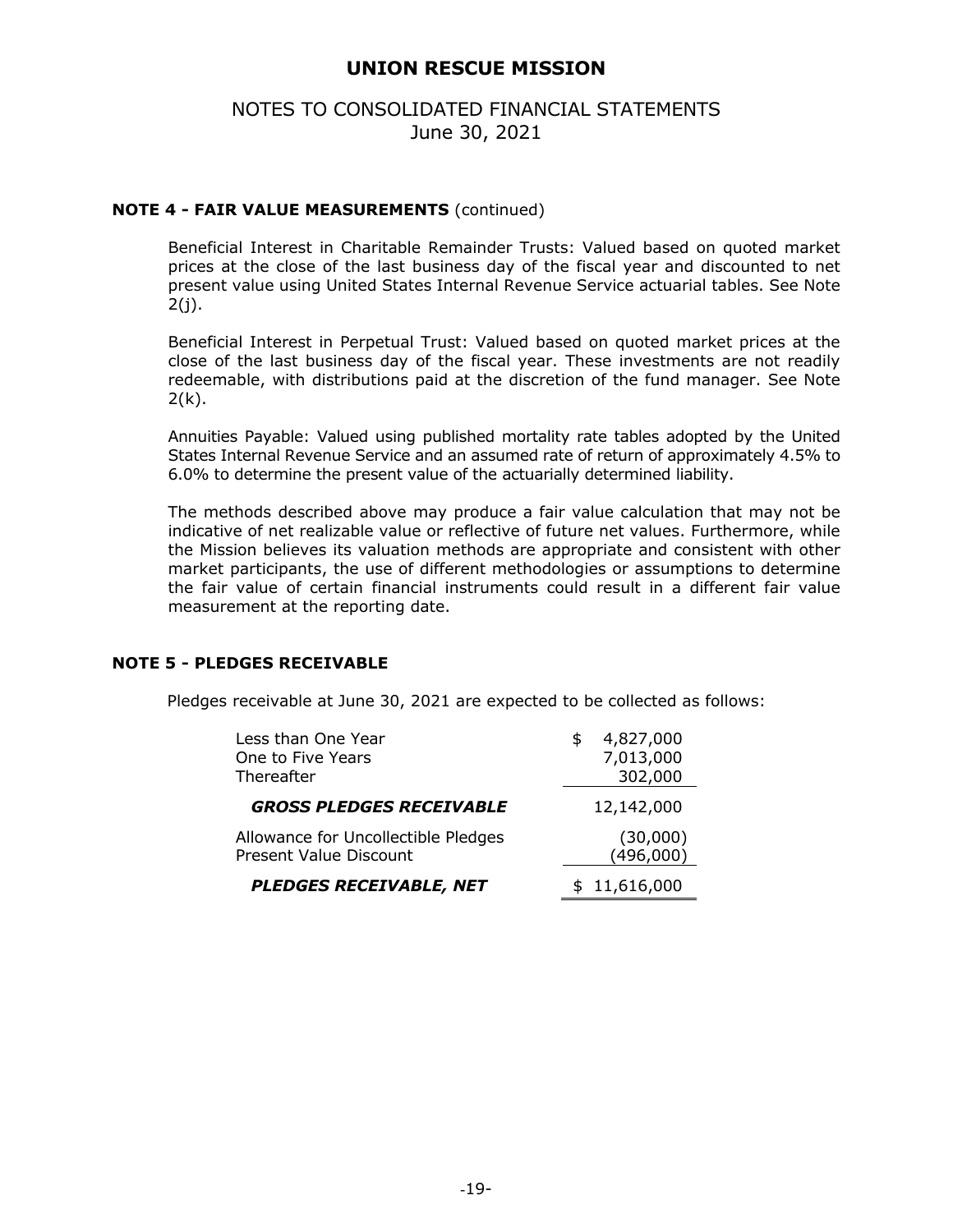## NOTES TO CONSOLIDATED FINANCIAL STATEMENTS June 30, 2021

#### **NOTE 6 - BENEFICIAL INTEREST IN CHARITABLE REMAINDER TRUSTS**

The Mission is the beneficiary of four charitable remainder trusts administered by other trustees. Assets held in charitable remainder trusts totaled \$240,000 at June 30, 2021, representing the portion of the net present value of the charitable remainder trust assets for which the Mission is the designated beneficiary. One of the charitable remainder trusts, with a net present value of \$35,000 at June 30, 2021, is restricted to Hope Gardens Family Center. The remaining charitable remainder trusts, with a net present value of \$197,000 at June 30, 2021, are for the general charitable operations of Union Rescue Mission.

#### **NOTE 7 - BENEFICIAL INTEREST IN PERPETUAL TRUST**

The Mission is the beneficiary of a trust whose assets are not under its control. The Mission has legally enforceable rights or claims to its beneficial interest in the annual income from the trust. The carrying value of the Mission's beneficial interest in this trust at June 30, 2021 is \$150,000.

## **NOTE 8 - LAND, BUILDINGS AND EQUIPMENT**

Land, buildings and equipment consist of the following at June 30, 2021:

| Land                             | \$12,786,000   |
|----------------------------------|----------------|
| Buildings and Other Improvements | 43,218,000     |
| Furniture and Equipment          | 4,051,000      |
| <b>Computer Software</b>         | 848,000        |
| <b>Transportation Equipment</b>  | 977,000        |
| Construction in Progress         | 19,126,000     |
| <b>TOTAL</b>                     | 81,006,000     |
| Less: Accumulated Depreciation   | (37, 375, 000) |
| <b>LAND, BUILDINGS AND</b>       |                |
| <b>EQUIPMENT, NET</b>            | 43,631,000     |

Depreciation and amortization expense for the year ended June 30, 2021 was \$1,875,000.

The Mission is in the process of renovating Hope Gardens Family Center. The estimated cost of construction is \$5,422,000. As of June 30, 2021, \$5,322,000 has been expended. The remaining cost to complete Hope Gardens Family Center is estimated at \$100,000. Funds to renovate Hope Gardens Family Center are provided by contributions.

In February 2020, the Mission commenced the construction of Angeles House, a new outreach center, from funds raised through a capital campaign. The estimated cost of the project is at \$39,623,000 and projected completion is March 2022.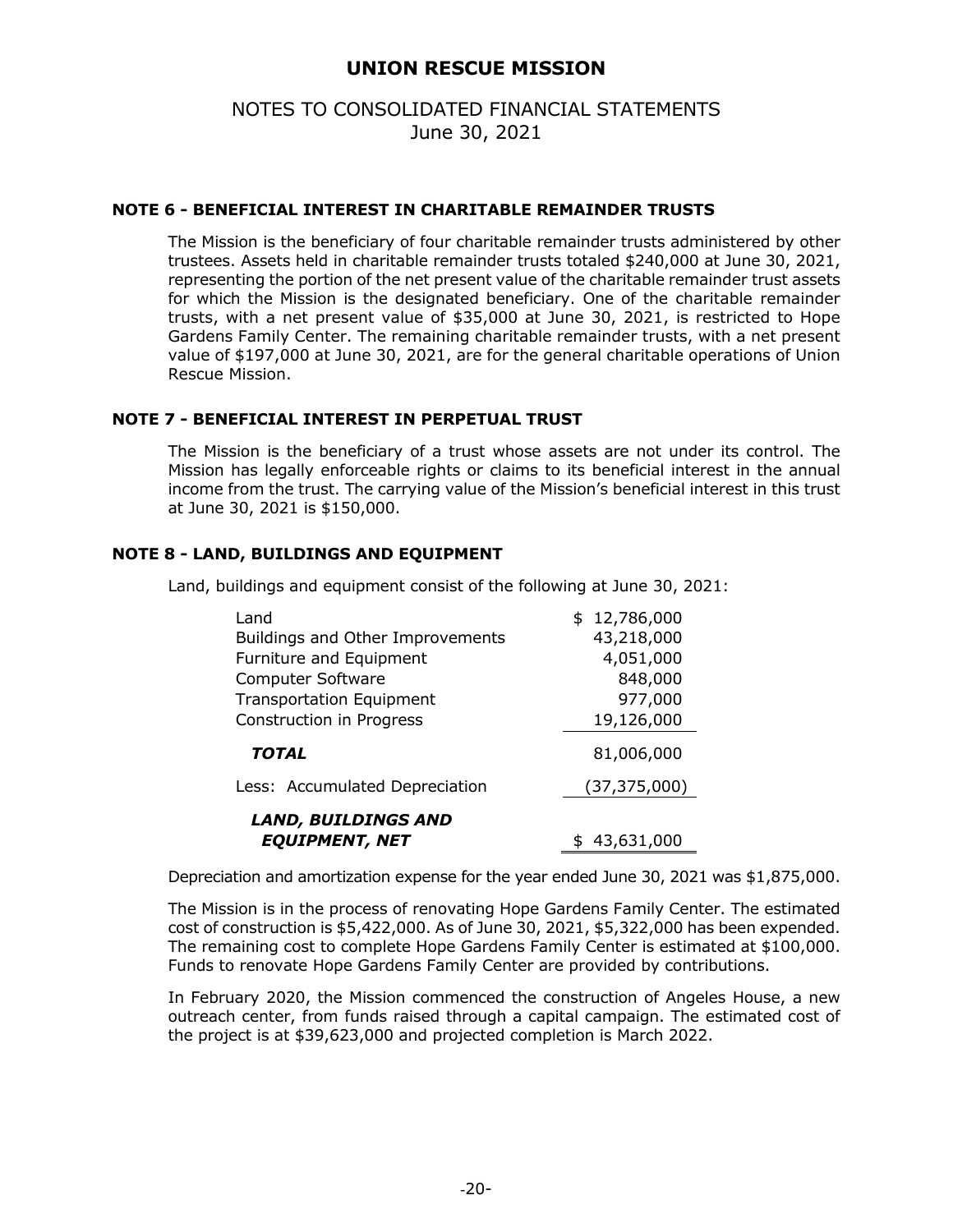## NOTES TO CONSOLIDATED FINANCIAL STATEMENTS June 30, 2021

#### **NOTE 9 - ACCOUNTS PAYABLE AND ACCRUED EXPENSES**

Accounts payable and accrued expenses consist of the following at June 30, 2021:

| 4,946,000     |
|---------------|
| 645,000       |
| 409,000       |
| 482,000       |
| 2,743,000     |
| \$<br>667,000 |
|               |

#### **NOTE 10 - LINE OF CREDIT**

 The Mission has an operating line of credit with current permissible borrowings of \$4,000,000. The line of credit is secured by land and buildings (545 South San Pedro Street, Los Angeles, California). Interest is payable monthly at the bank's prime rate plus 1%. The maturity date is May 5, 2022. The bank's rate (prime +1%) at June 30, 2021 was 4.25%. As of June 30, 2021, there were no borrowings against the line.

#### **NOTE 11 - NOTES PAYABLE**

The Mission has notes payable outstanding consisting of the following at June 30, 2021:

| Note Payable with a Trust (see below) | 458,000      |
|---------------------------------------|--------------|
| Note Payable (see below)              | 1,043,000    |
| New Market Tax Credit Funding         |              |
| (See Note 13)                         | 25,743,000   |
| TOTAL NOTES PAYABLE, NET              | \$27,244,000 |

The Mission has a note payable in the amount of \$458,000 with a Trust, bearing an interest rate of 5.0% per annum, with interest only payable monthly and principal payable in annual installments of \$50,000 to \$150,000. The note payable is due five years after commencement of thrift store operations in September 2019. As of the date of the consolidated financial statements, the lender has deferred annual installment payments and is amending the note payable to reflect such change.

During the year ended June 30, 2021, the Mission entered into a note payable agreement in the amount of \$1,150,000 with a financial institution related to an affordable housing project. The note does not bear interest, and principal under the note is due and payable in full in June2039. The note payable balance of \$1,043,000 is net of \$107,000 of unamortized debt issuance costs.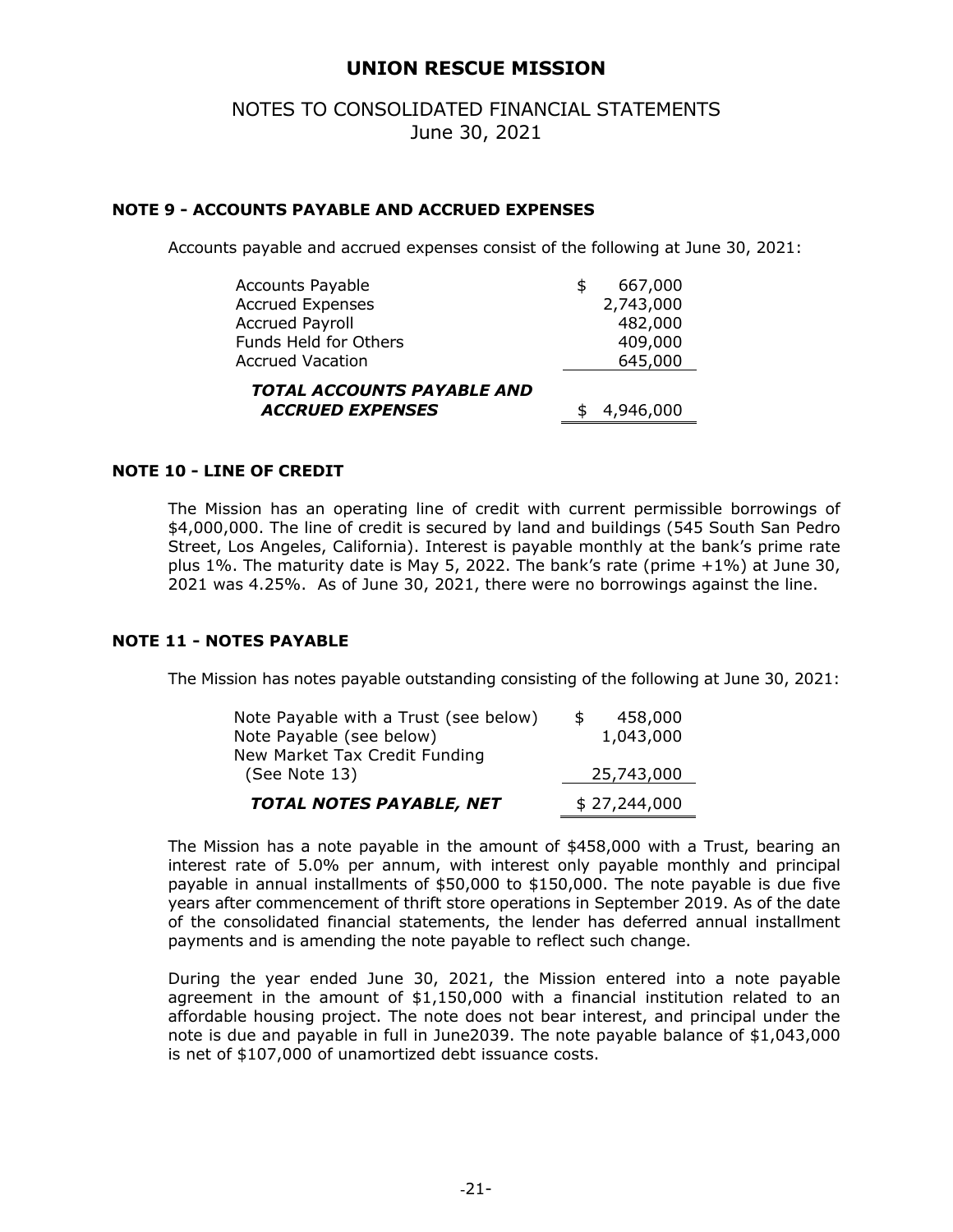## NOTES TO CONSOLIDATED FINANCIAL STATEMENTS June 30, 2021

#### **NOTE 12 - PAYCHECK PROTECTION PROGRAM LOAN**

In April 2020, the Mission received a PPP loan in the amount of \$2,134,000. The PPP loan, administered by the Small Business Administration (SBA), bears interest at a fixed rate of 1.0% per annum, has a term of two years, and is unsecured and guaranteed by the SBA. Interest accrues on the loan beginning with the initial disbursement; however, payments of principal and interest are deferred until the lender's determination of the amount of forgiveness applied for by the borrower is approved by the SBA. If the Mission does not apply for forgiveness within 10 months after the last day of the covered period (defined, at the Mission's election, as either 8 weeks or 24 weeks), such payments will be due that month.

The Mission applied for forgiveness of the PPP loan with respect to the eligible expenses incurred during the covered period. The outstanding balance of the PPP loan was forgiven in full in June 2021 and is included in other income in the consolidated statement of activities.

#### **NOTE 13 - NEW MARKET TAX CREDIT FUNDING**

The New Market Tax Credit (NMTC) program is a federal subsidy program for economic development of depressed areas. The NMTC program is designed to stimulate the flow of investment capital into underserved areas by providing tax credit investment in a 'low-income community', which is claimed over a seven-year credit allowance period. On March 19, 2020, the Mission closed a NMTC transaction of approximately \$36.3 million to complete its South Los Angeles project (new program/administrative facility).

The NMTC funding was utilized as follows:

| Acquisition, Design, Construction of |              |
|--------------------------------------|--------------|
| South Los Angeles Campus             | \$29,707,000 |
| Land                                 | 4,313,000    |
| Reserve Funds for Audit and Tax      | 1,407,000    |
| NMTC Fees and Consulting Costs       | 900,000      |
|                                      | \$36,327,000 |

The NMTC structure included a loan in the amount of \$17,892,000 from the Mission to Angeles House Investment Fund, LLC. These funds, together with investment funds of approximately \$9,108,000 from Wells Fargo Community Investments Holdings, LLC (NMTC Investor) were used to fund LADF XX, LLC and GLA Sub-CDE XXVI, LLC community development entities, collectively the CDEs, which, in turn, loaned the funds to URMSC, a 501(c)(3) organization established to facilitate the NMTC sale and leaseback transaction. On March 19, 2027, the end of the seven-year NMTC term, the Mission has an option to exercise the Investment Fund Put and Call Agreement.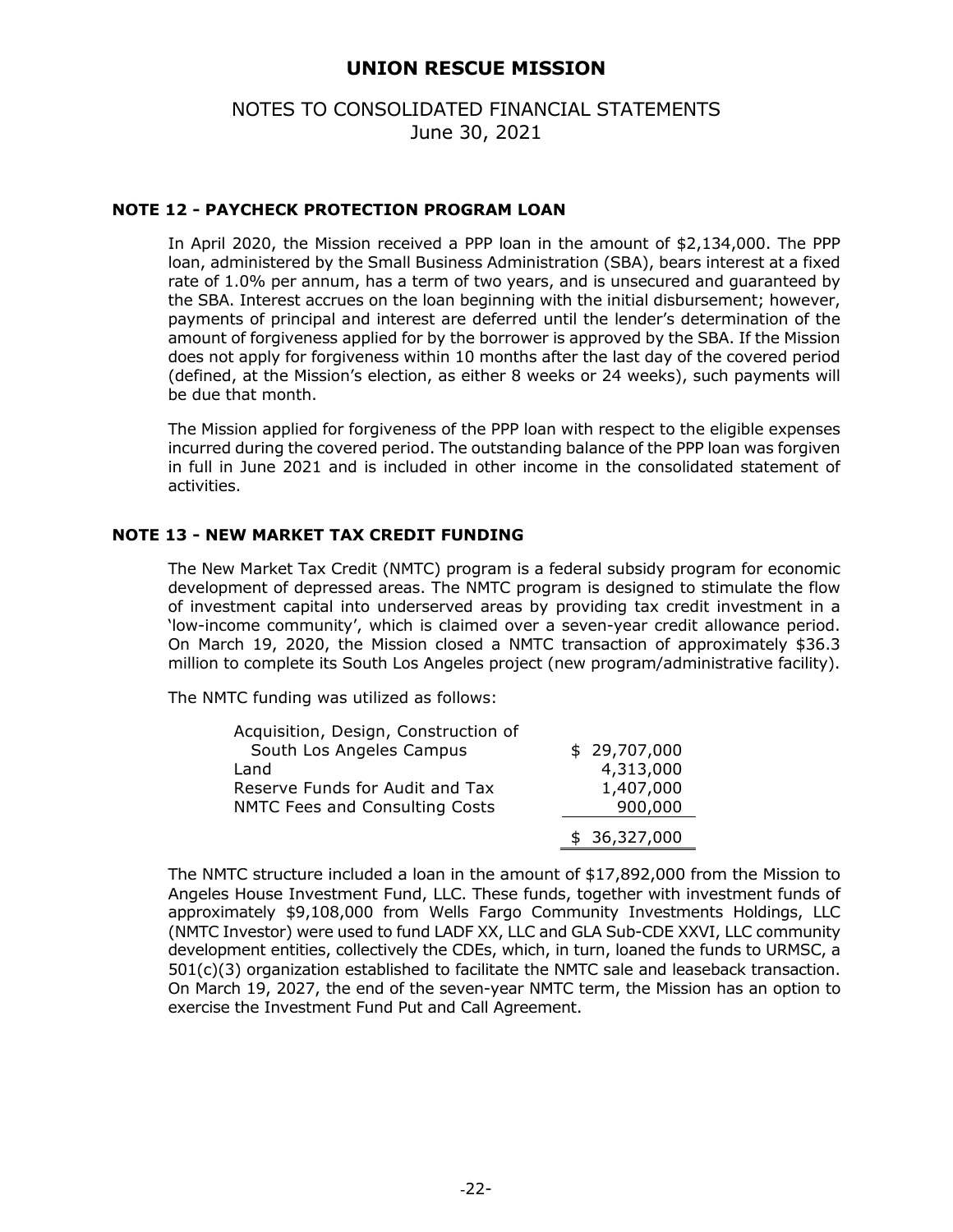## NOTES TO CONSOLIDATED FINANCIAL STATEMENTS June 30, 2021

#### **NOTE 13 - NEW MARKET TAX CREDIT FUNDING** (continued)

The Mission has the following note receivable from Angeles House Investment Fund, LLC at June 30, 2021:

Note Receivable, Interest at 1.00% Per Annum, Interest-Only Receipts Quarterly in Arrears until June 2027 when Principal Payments Commence in Accordance with the Loan Amortization Schedule, Maturing March 2055  $\qquad \qquad$  \$ 17,892,000

Future principal collections on the note receivable are as follows:

#### **Year Ended June 30**

| 2022         | \$               |
|--------------|------------------|
| 2023         |                  |
| 2024         |                  |
| 2025         |                  |
| 2026         |                  |
| Thereafter   | 17,892,000       |
| <b>TOTAL</b> | 17,892,000<br>\$ |

URMSC has the following notes payable to the CDEs at June 30, 2021:

Note Payable, related party - LADF Loan A, Interest at 1.2422% Per Annum, Interest Only Payments Quarterly in Arrears until March 2027, Thereafter Installments of Principal and Interest Quarterly in Arrears, Maturing March 2055  $\qquad \qquad \uparrow$  9,940,000 Note Payable, related party - GLA Loan A, Interest at 1.2422% Per Annum, Interest Only Payments Quarterly in Arrears until March 2027, Thereafter Installments of Principal and Interest Quarterly in Arrears, Maturing March 2055 7,952,000 Note Payable - LADF Loan B, Interest at 1.2422% Per Annum, Interest Only Payments Quarterly in Arrears until March 2027, Thereafter Installments of Principal and Interest Quarterly in Arrears, Maturing March 2055 5,060,000 Note Payable - GLA Loan B, Interest at 1.2422% Per Annum, Interest Only Payments Quarterly in Arrears until March 2027, Thereafter Installments of Principal and Interest Quarterly in Arrears, Maturing March 2055 3,688,000  *TOTAL NOTES PAYABLE* 26,640,000 Less: Unamortized Debt Issuance Cost (897,000) **TOTAL NOTES PAYABLE - NET** \$ 25,743,000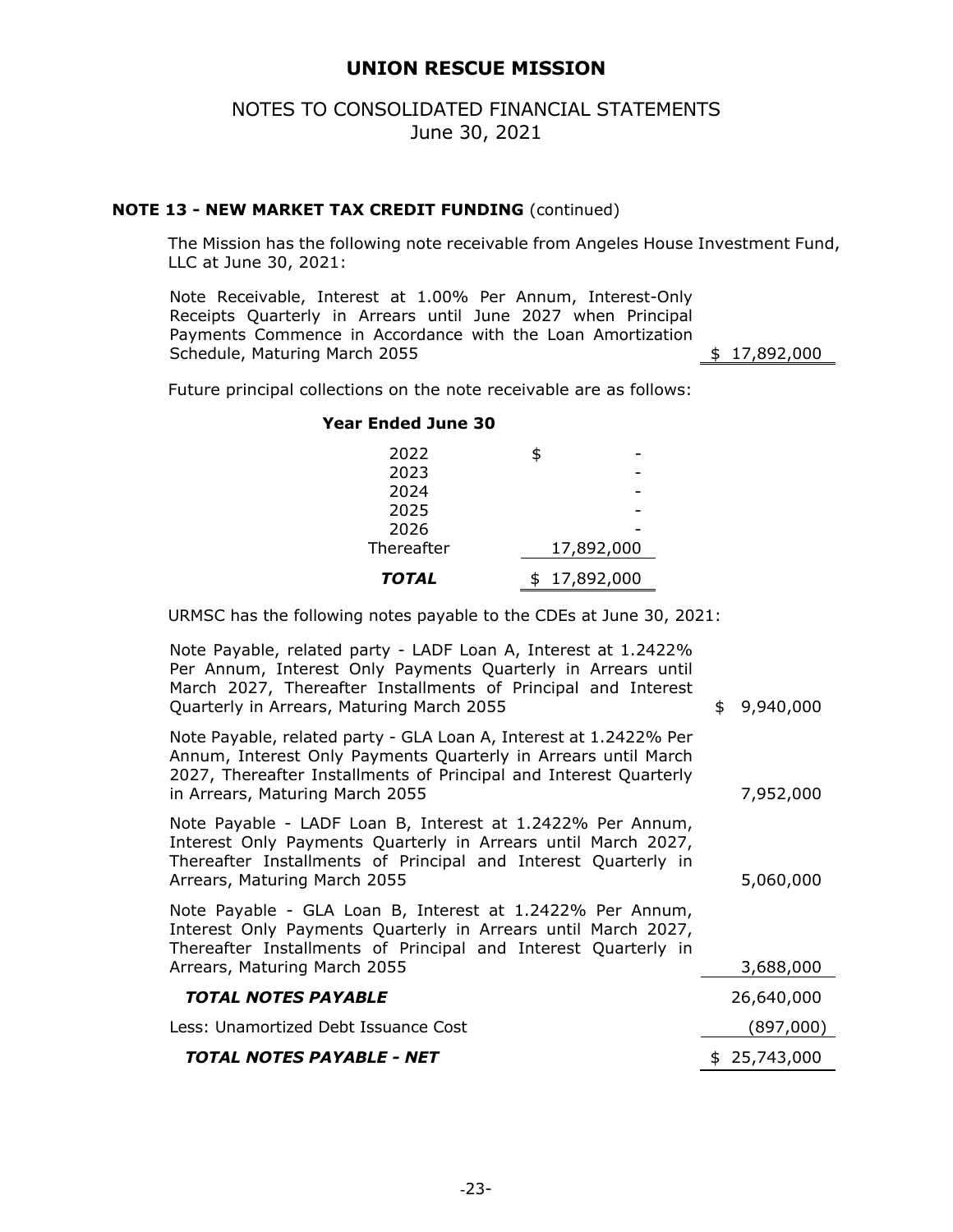# NOTES TO CONSOLIDATED FINANCIAL STATEMENTS June 30, 2021

#### **NOTE 13 - NEW MARKET TAX CREDIT FUNDING** (continued)

## **Year Ended June 30**

| 2022                                    |               |
|-----------------------------------------|---------------|
| 2023                                    |               |
| 2024                                    |               |
| 2025                                    |               |
| 2026                                    |               |
| Thereafter                              | 26,640,000    |
| <b>TOTAL NOTES PAYABLE</b>              | 26,640,000    |
| Less: Unamortized Debt Issuance Costs   | (897,000)     |
| <i><b>TOTAL NOTES PAYABLE - NET</b></i> | \$ 25,743,000 |

Interest expense capitalized on the above loans payable for the year ended June 30, 2021 was \$370,000.

In accordance with the interest reserve disbursement agreement, URMSC is required to maintain an interest reserve account for making quarterly interest payments on the loans payable. At June 30, 2021, the balance in the interest reserve accounts was \$1,086,000, and is included in restricted cash on the consolidated statement of financial position.

#### **NOTE 14 - ANNUITIES PAYABLE**

 The Mission is in receipt of 25 charitable annuity gifts from individuals. The value at establishment and corresponding reasonably commensurate values at June 30, 2021 are \$216,000 and \$113,000 respectively. The Mission has established a segregated reserve fund of \$403,000 which equals 357% of the present value annuities payable balance.

#### **NOTE 15 - COMMUNITY OUTREACH PROGRAM**

The Mission conducts a Community Outreach Program that provides various donated products such as food, hygiene items and medical supplies to the poor and homeless outside the immediate service area of the Mission. Recipients of the products during the year ended June 30, 2021 were located in the United States.

 The products are donated primarily by corporations. The receipt of donated products by the Mission for this program is reflected as gifts-in-kind revenue and the distribution to the recipients is reflected as gifts-in-kind distribution expense in the statement of functional expenses. The donated products are valued in a manner consistent with Accord Network GIK Standards.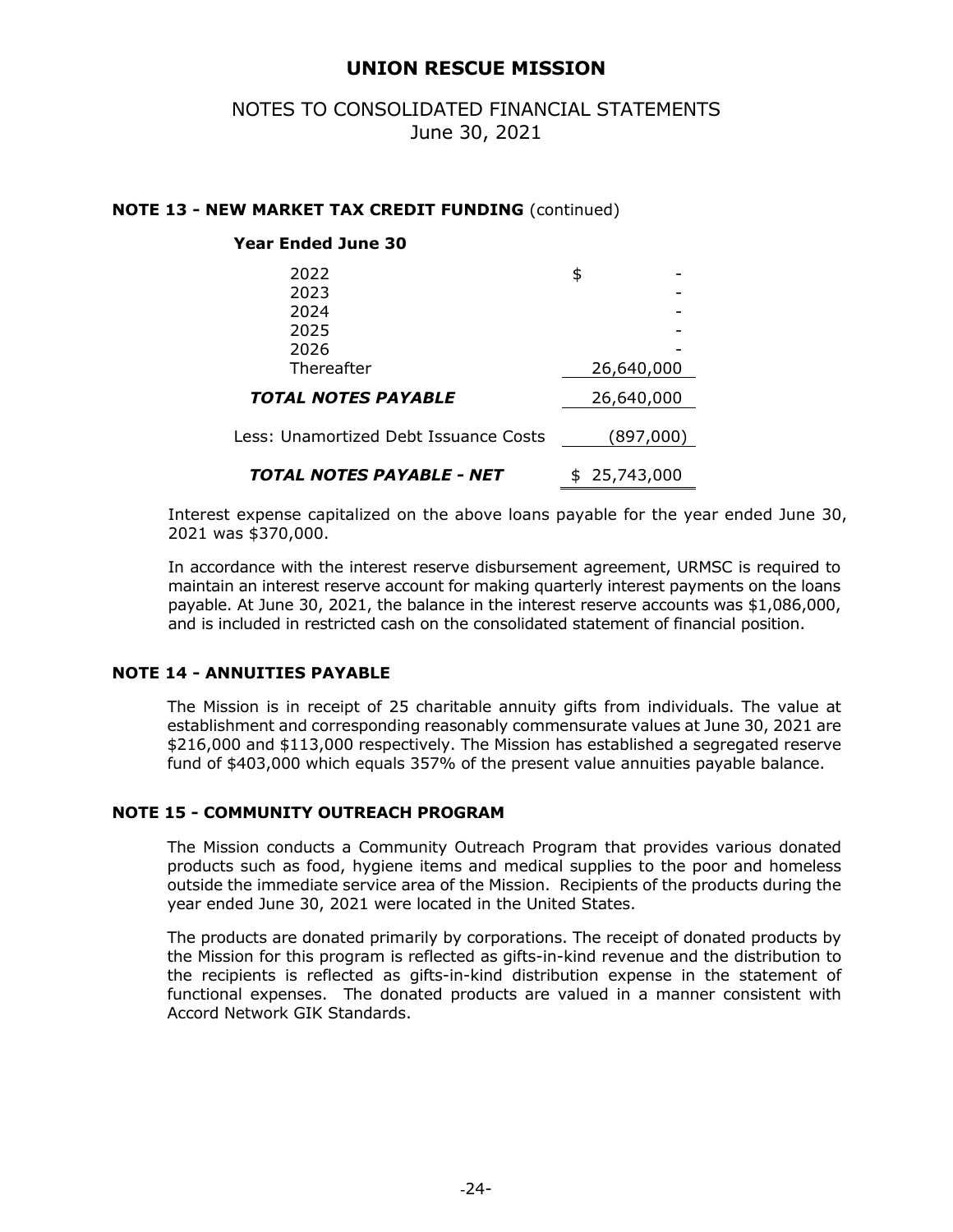## NOTES TO CONSOLIDATED FINANCIAL STATEMENTS June 30, 2021

#### **NOTE 15 - COMMUNITY OUTREACH PROGRAM** (continued)

 Of the \$14,242,000 gifts-in-kind revenue reflected in the consolidated statement of activities for the year ended June 30, 2021, \$12,952,000 are gifts-in-kind used by the Mission in its own programs and thrift store. \$743,000 was provided to other non-profit organizations through the Mission's Community Outreach Program. The balance of \$547,000 are miscellaneous donations and vehicles.

#### **NOTE 16 - COMMITMENTS AND CONTINGENCIES**

#### **(a) LEGAL PROCEEDINGS**

In the ordinary course of conducting its business, the Mission becomes involved in various lawsuits. Some of these proceedings may result in judgments being assessed against the Mission which, from time to time, may have an impact on changes in net assets. The Mission does not believe that these proceedings, individually or in the aggregate, would have a material effect on the consolidated financial statements.

#### **(b) OBLIGATIONS UNDER OPERATING LEASE**

The Mission leases its thrift store facilities under operating leases with initial terms expiring through March 2028. The following is a schedule of future minimum lease payments under these operating leases:

#### **Years Ending June 30**

| 2022         | \$<br>265,000      |
|--------------|--------------------|
| 2023<br>2024 | 277,000<br>278,000 |
| 2025         | 242,000            |
| 2026         | 129,000            |
| Thereafter   | 232,000            |
| <b>TOTAL</b> | 1,423,000          |

Rent expense under this operating lease for the year ended June 30, 2021 was \$393,000 and is included in occupancy expense in the consolidated statement of functional expenses.

### **NOTE 17 - RETIREMENT PLAN**

 The Mission has a defined contribution retirement plan for all full-time employees. Eligible employees may contribute annually up to the applicable Internal Revenue Service limitations. During the year ended June 30, 2021, the Mission made \$49,000 in matching retirement contributions.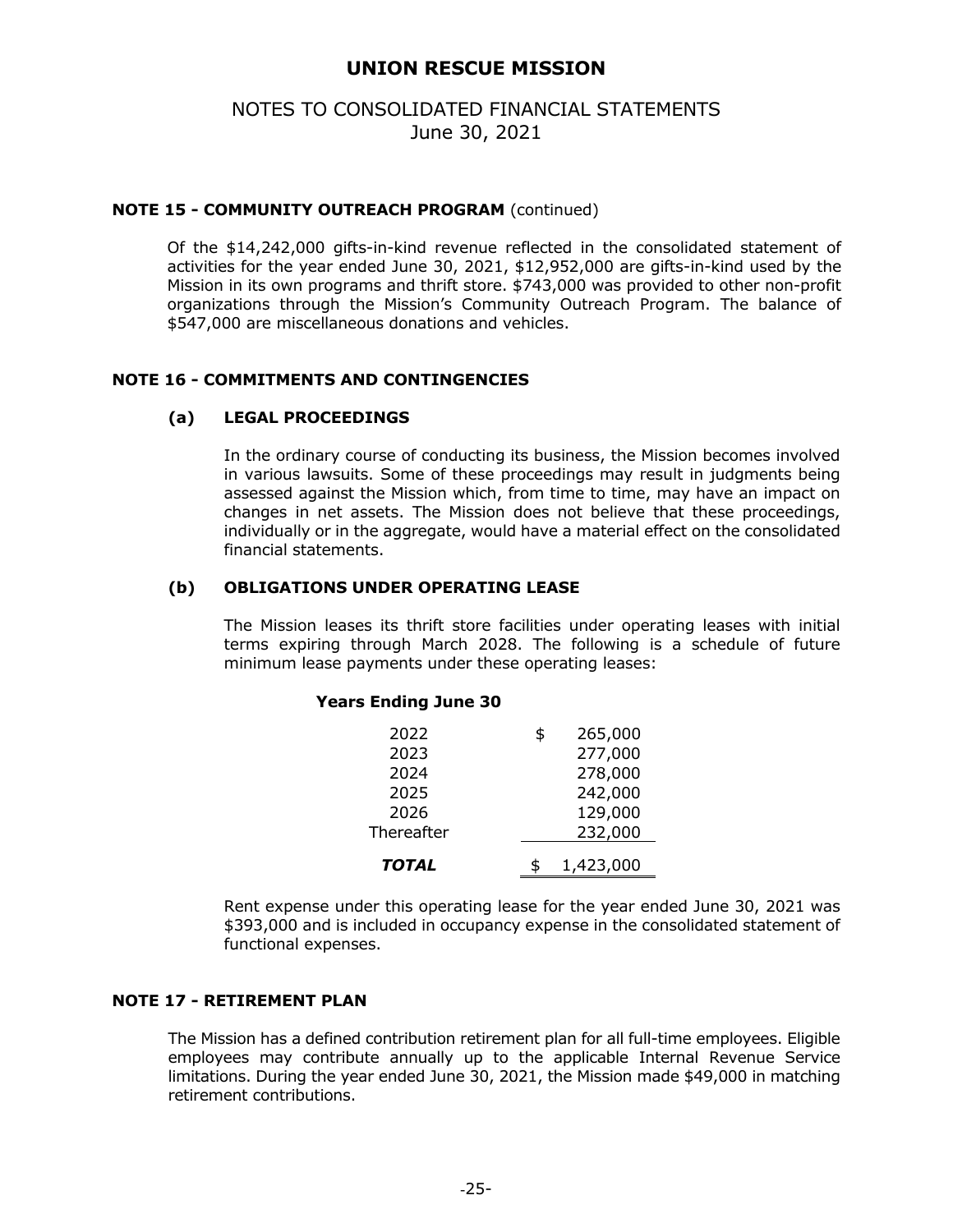## NOTES TO CONSOLIDATED FINANCIAL STATEMENTS June 30, 2021

#### **NOTE 18 - NET ASSETS WITHOUT DONOR RESTRICTIONS**

Net assets without donor restrictions consist of undesignated and Board designated amounts for the following purposes at June 30, 2021:

| Undesignated                                                 | \$34,224,000 |
|--------------------------------------------------------------|--------------|
| Board Designated Reserve Fund                                | 4,303,000    |
| <b>TOTAL NET ASSETS WITHOUT</b><br><b>DONOR RESTRICTIONS</b> | \$38,527,000 |
|                                                              |              |

#### **NOTE 19 - NET ASSETS WITH DONOR RESTRICTIONS**

Net assets with donor restrictions consist of the following at June 30, 2021:

| Subject to Expenditure for Specified Purpose:    |                  |
|--------------------------------------------------|------------------|
| Charitable Remainder Trusts - Mission Operations | \$<br>331,000    |
| Charitable Remainder Trust - Hope Gardens        |                  |
| Family Center                                    | 35,000           |
| Capital Campaign                                 | 25,487,000       |
| Job Skills Program                               | 182,000          |
| <b>Internet Upgrade</b>                          | 77,000           |
| <b>Other Donor Restricted Contributions</b>      | 155,000          |
| Subject to Passage of Time:                      |                  |
| Pledges Receivable not Available Until Due       | 2,356,000        |
| Subject to Endowment Spending Policy:            |                  |
| Donor Restricted Contributions Subject to        |                  |
| <b>Spending Policy</b>                           | 37,000           |
| Not Subject to Appropriation or Expenditure:     |                  |
| Beneficial Interest in Perpetual Trust           | 150,000          |
| Donor-Restricted Endowment Corpus                | 63,000           |
| <i><b>TOTAL NET ASSETS</b></i>                   |                  |
| <i><b>WITH DONOR RESTRICTIONS</b></i>            |                  |
|                                                  | \$<br>28,873,000 |

Net assets were released from donor restrictions by incurring expenses satisfying the restricted purpose or by occurrence of the passage of time or other events specified by the donors as follows for the year ended June 30, 2021:

| Satisfaction of Purpose Restrictions: |               |
|---------------------------------------|---------------|
| Capital Campaign                      | \$<br>877,000 |
| <b>COVID Expenditures</b>             | 858,000       |
| <b>HG Campership</b>                  | 3,000         |
| Internet Upgrade                      | 23,000        |
| Social Enterprise                     | 100,000       |
| Sprung Structure                      | 139,000       |
| Other                                 | 52,000        |
| Subject to the Passage of Time        | 996,000       |
| TOTAL NET ASSETS RELEASED             |               |
| <b>FROM DONOR RESTRICTIONS</b>        | 3,048,000     |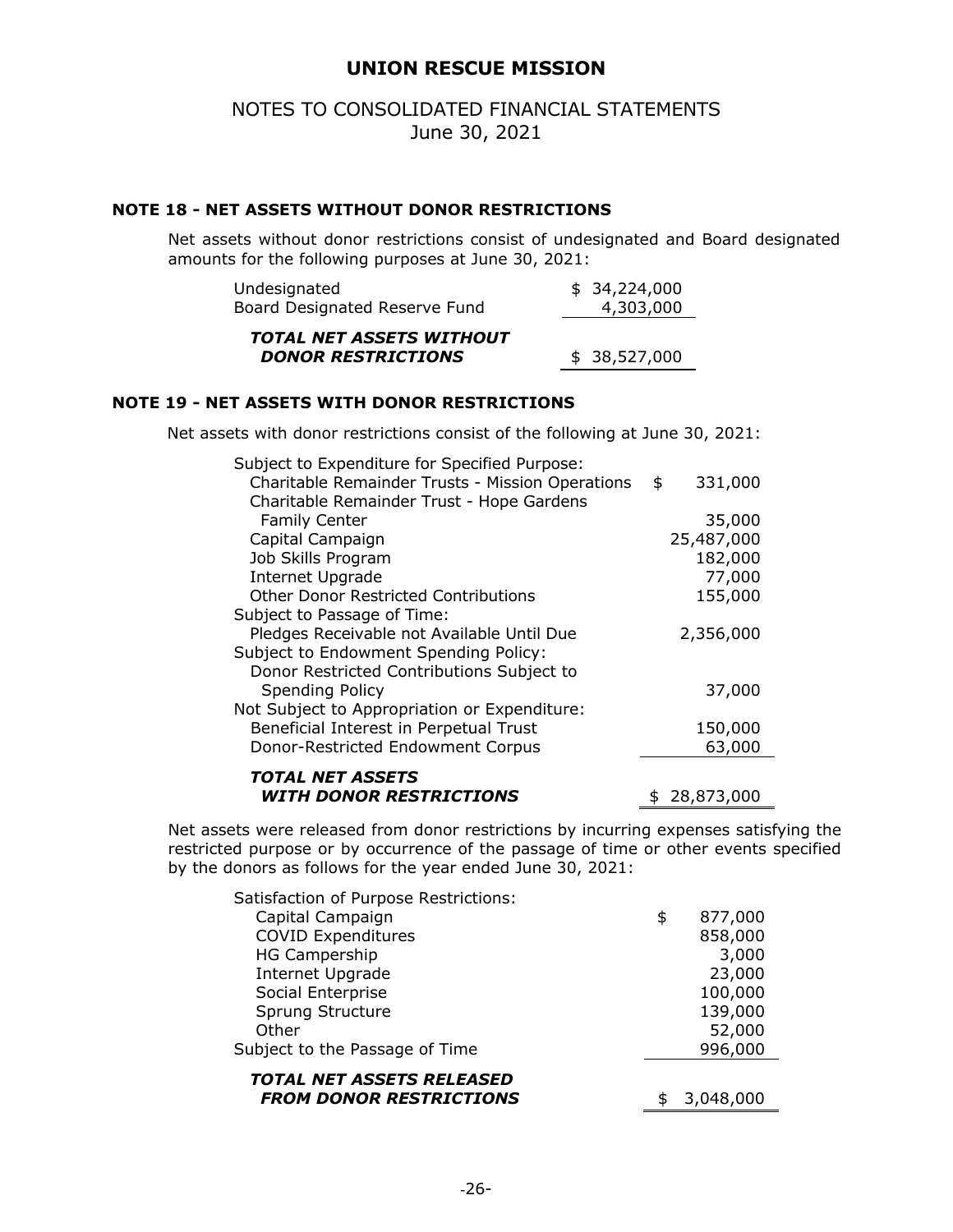## NOTES TO CONSOLIDATED FINANCIAL STATEMENTS June 30, 2021

#### **NOTE 20 - ENDOWMENTS**

The Mission's endowments consist of funds established for a variety of purposes. Endowment funds are established by donor-restricted gifts to provide a permanent endowment, which is to provide a permanent source of income to the Mission.

The Mission's management understands California State law as (1) requiring the preservation of the fair market value of the original gifts as of the gift date of the donor restricted endowment funds, and (2) allowing the spending of income and gains on permanently restricted endowments, absent explicit donor stipulations that all or a portion of such gains be maintained in perpetuity.

The primary long-term financial objective for the Mission's endowments is to preserve the real (inflation-adjusted) purchasing power of endowment assets and income after accounting for endowment spending, annual growth percentage and costs of portfolio management.

The Mission's Board of Directors developed a spending policy which restricts the use of endowment funds to 4.5% of the average market value of the total endowment portfolio over the past 12 quarters (3 years) with the gift instrument taking precedence over this policy. This policy will allow for a greater predictability of spendable income for budgeting purposes and for gradual steady growth for the support of operations by the endowment. In addition, this policy will minimize the probability of invading the principal over the long term.

| <b>Endowment Net Asset</b><br><b>Composition by Type of Fund at</b>                                  |              |
|------------------------------------------------------------------------------------------------------|--------------|
| June 30, 2021<br>Donor-Restricted                                                                    | 79,000       |
|                                                                                                      |              |
| <b>Changes in Endowment Net Assets</b><br>for the Year Ended June 30, 2021<br>Endowment Net Assets - |              |
| Beginning of Year                                                                                    | \$<br>79,000 |
| Contributions                                                                                        |              |
| Investment Return, Net                                                                               | 21,000       |
| <b>ENDOWMENT NET ASSETS -</b><br><i><b>END OF YEAR</b></i>                                           | 100,000      |

At times, the fair value of assets associated with these endowment funds may fall below the level that the donors require the Mission to retain as funds of perpetual duration. These deficiencies result from unfavorable market fluctuations. The Mission has no endowment funds with such deficiencies at June 30, 2021.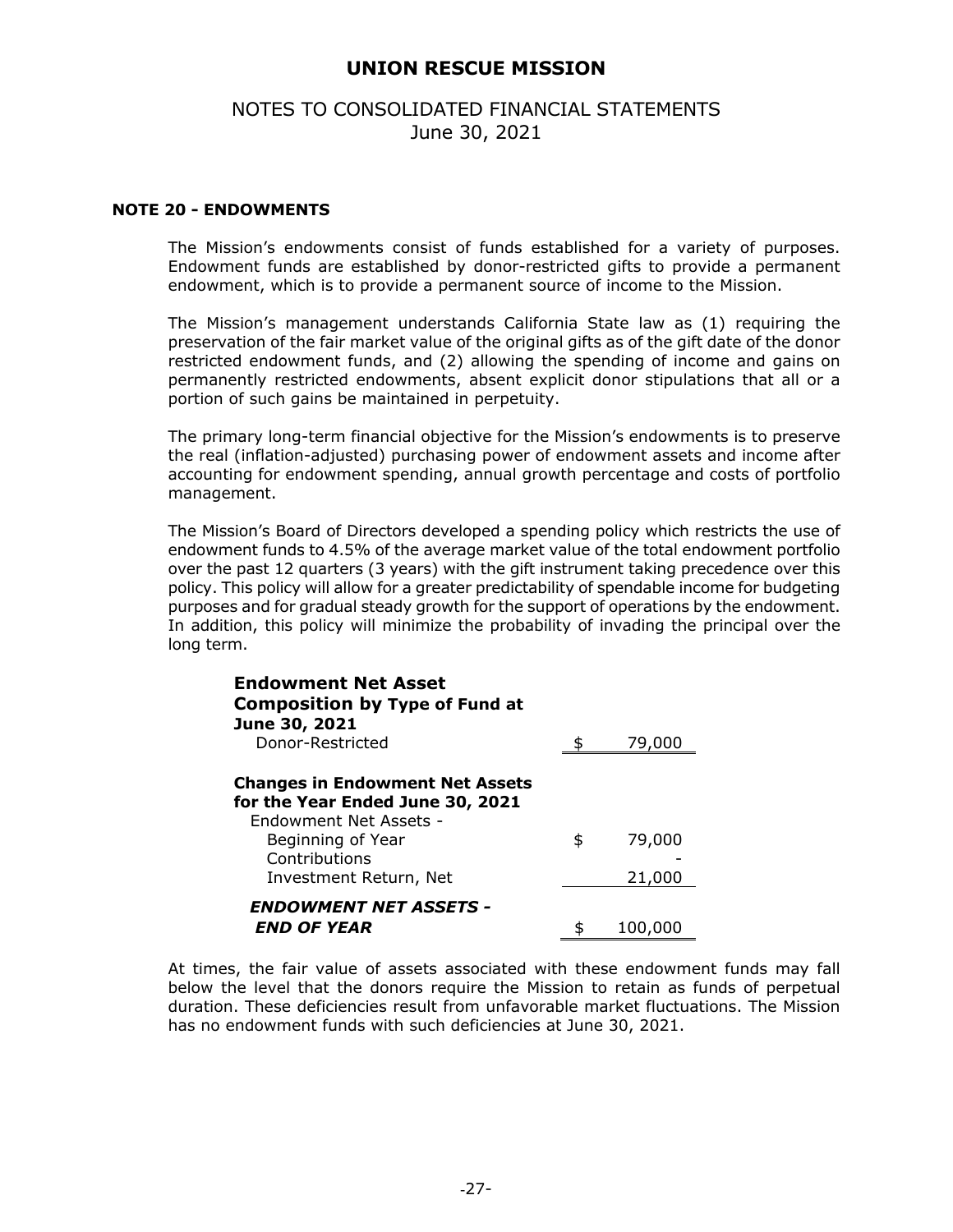## NOTES TO CONSOLIDATED FINANCIAL STATEMENTS June 30, 2021

## **NOTE 21 - LIQUIDITY AND AVAILABILITY OF FINANCIAL RESOURCES**

The total financial assets held by the Mission at June 30, 2021 and the amounts of those financial assets that could be made available for general expenditures within one year of the date of the consolidated statement of financial position are summarized in the following table:

| Financial Assets at June 30, 2021:                                                               |                |
|--------------------------------------------------------------------------------------------------|----------------|
| Cash and Cash Equivalents                                                                        | \$ 20,454,000  |
| Investments                                                                                      | 3,830,000      |
| <b>Accounts and Other Receivables</b>                                                            | 104,000        |
| Bequests Receivable                                                                              | 12,000         |
| Pledges Receivable, Net                                                                          | 11,616,000     |
| <b>TOTAL FINANCIAL ASSETS</b><br><i><b>AT JUNE 30, 2021</b></i>                                  | 36,016,000     |
| Less Amounts Not Available to Be Used<br>within One Year, Due to:<br>Donor-Imposed Restrictions: |                |
| Funds Held with Purpose or Time Restrictions                                                     | (16, 767, 000) |
| Investments with Limitations on Withdrawals                                                      | (490,000)      |
| Pledges Receivable Restricted by Purpose or Time                                                 | (11,616,000)   |
| FINANCIAL ASSETS AVAILABLE TO<br><b>MEET GENERAL EXPENDITURES</b>                                |                |
| <b>WITHIN ONE YEAR</b>                                                                           | \$7,143,000    |

The Mission regularly monitors liquidity required to meet its operating needs and other contractual commitments, while also striving to maximize the investment of its available funds. The Mission is substantially supported by unrestricted contributions. As part of The Mission's liquidity management, it has a policy to structure its financial assets to be available as its general expenditures, liabilities, and other obligations come due.

The Mission has various sources of liquidity at its disposal, including cash and cash equivalents and marketable debt and equity securities, and an unused line of credit. For purposes of analyzing resources available to meet general expenditures over a 12 month period, the Mission considers pledges restricted by time only and expected to be collected in the next fiscal year as available for general expenditures.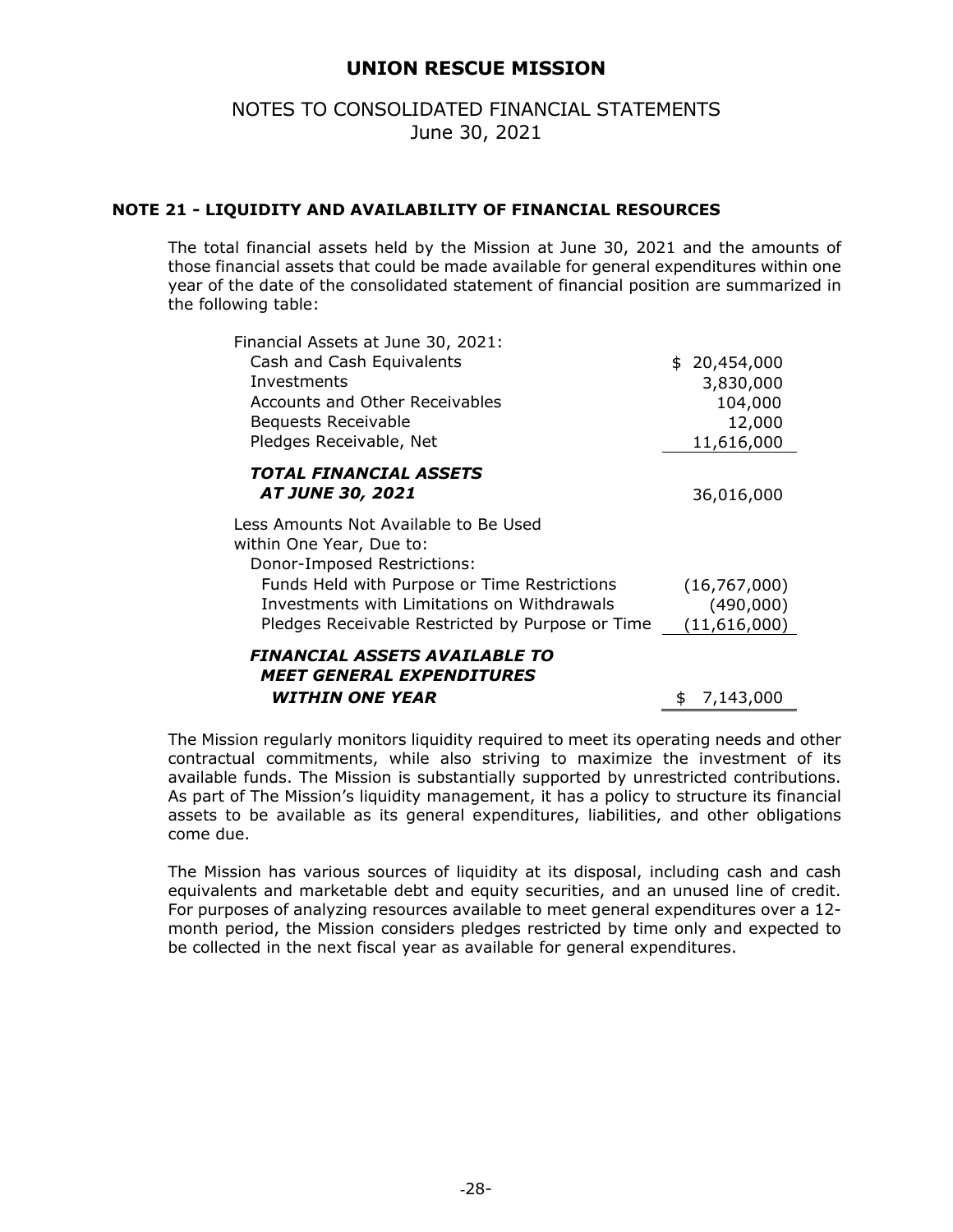## NOTES TO CONSOLIDATED FINANCIAL STATEMENTS June 30, 2021

#### **NOTE 21 - LIQUIDITY AND AVAILABILITY OF FINANCIAL RESOURCES** (continued)

The Mission's investments are held for operations and endowments. The entire investment portfolio consists of highly liquid investments.

During the year ended June 30, 2020, an outbreak of a novel strain of coronavirus (COVID-19) surfaced in the United States and throughout the world, causing business disruption and significant market volatility, which may negatively impact the Mission's operations and investment portfolio. While the disruption is currently expected to be temporary, there is considerable uncertainty around the duration. The scope and duration of this impact cannot be reasonably estimated at this time. The Mission is closely monitoring its investment portfolio values and operations.

#### **NOTE 22 - ALLOCATION OF JOINT COSTS**

Through certain fundraising activities, the Mission incurred joint costs of \$1,419,000 to expand its mission to inform the public of a 10-step plan to end homelessness in Los Angeles and what they can do to help. Of those costs, \$987,000 was allocated to fundraising expenses, and \$216,000 was allocated to both the shelter services and recovery program services, respectively.

#### **NOTE 23 - THRIFT STORES**

The following is a summary of results of the thrift store operations for the year ended June 30, 2021:

| Gifts-in-Kind Revenue<br>Sales Revenue                                        | \$<br>5,952,000<br>1,272,000   |
|-------------------------------------------------------------------------------|--------------------------------|
| <b>TOTAL REVENUE</b>                                                          | 7,224,000                      |
| Gifts-In-Kind Cost of Goods Sold<br>Depreciation<br><b>Operating Expenses</b> | 5,892,000<br>22,000<br>995,000 |
| <b>NET INCOME FROM OPERATIONS</b>                                             | \$<br>315,000                  |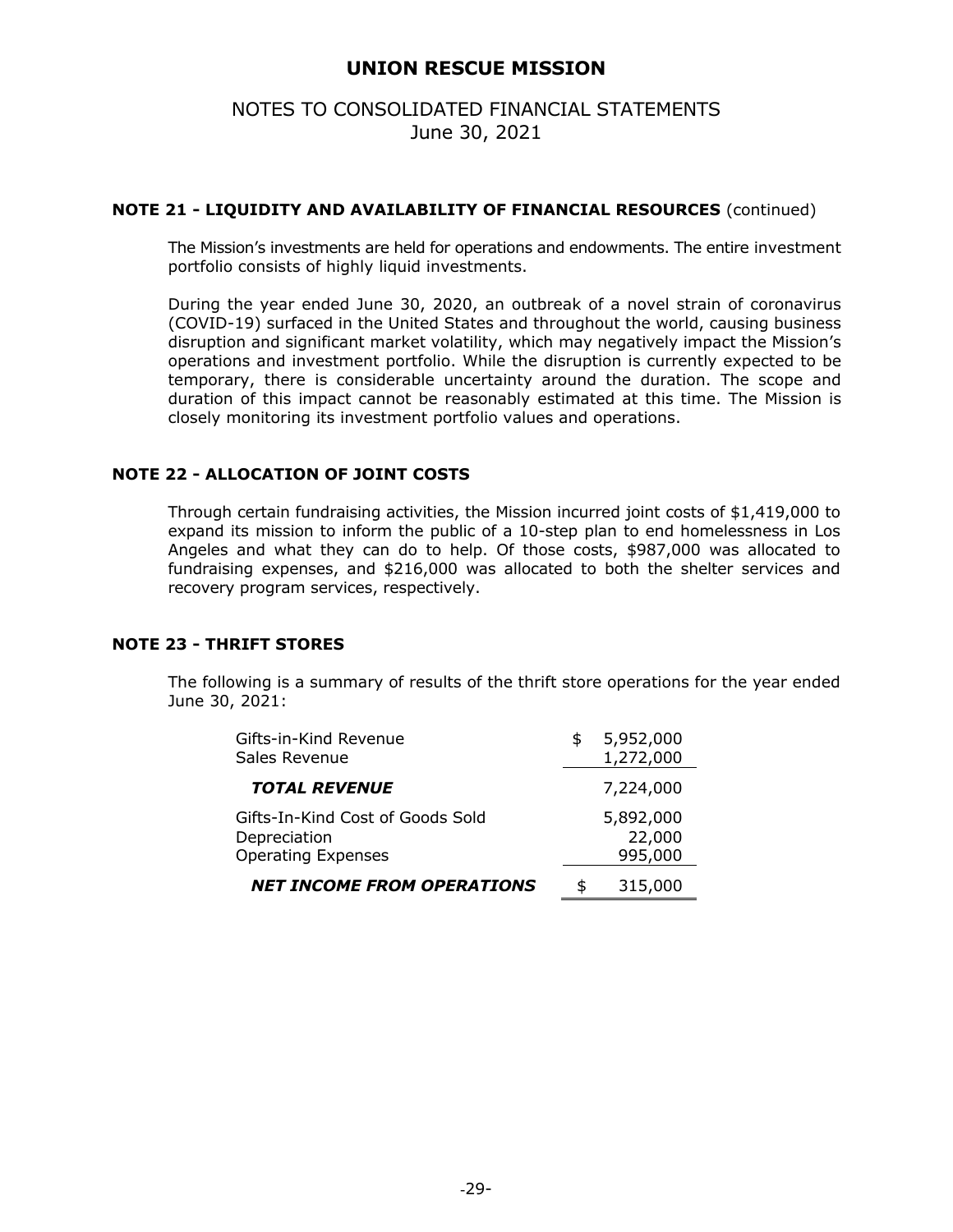## NOTES TO CONSOLIDATED FINANCIAL STATEMENTS June 30, 2021

#### **NOTE 24 - SUBSEQUENT EVENTS**

#### **New Market Tax Credit Financing**

On December 22, 2021 the Mission entered into another NMTC transaction to provide Phase II funding for the South Los Angeles Campus outlined in Note 13. The NMTC structure included a loan in the amount of \$7,094,000 from the Mission to Angeles House Investment Fund II, LLC. These funds, together with investment funds of approximately \$3,081,000 from Wells Fargo Community Investments Holdings, LLC (NMTC Investor) were used to fund NMCC Sub-CDE XXX, LLC community development entity, which, in turn, loaned the funds to URMSC to facilitate the NMTC sale and leaseback transaction.

The Mission has the following note receivable from Angeles House Investment Fund II, LLC at December 22, 2021:

Note Receivable, Interest at 1.00% Per Annum, Interest-Only Receipts Quarterly in Arrears until June 2027 when Principal Payments Commence in Accordance with the Loan Amortization Schedule, Maturing March 2055 **6 7,094,000** 

Future principal collections on the note receivable are as follows:

#### **Year Ended June 30**

| 2022         | S  |           |
|--------------|----|-----------|
| 2023         |    |           |
| 2024         |    |           |
| 2025         |    |           |
| 2026         |    |           |
| Thereafter   |    | 7,094,000 |
| <b>TOTAL</b> | \$ | 7,094,000 |